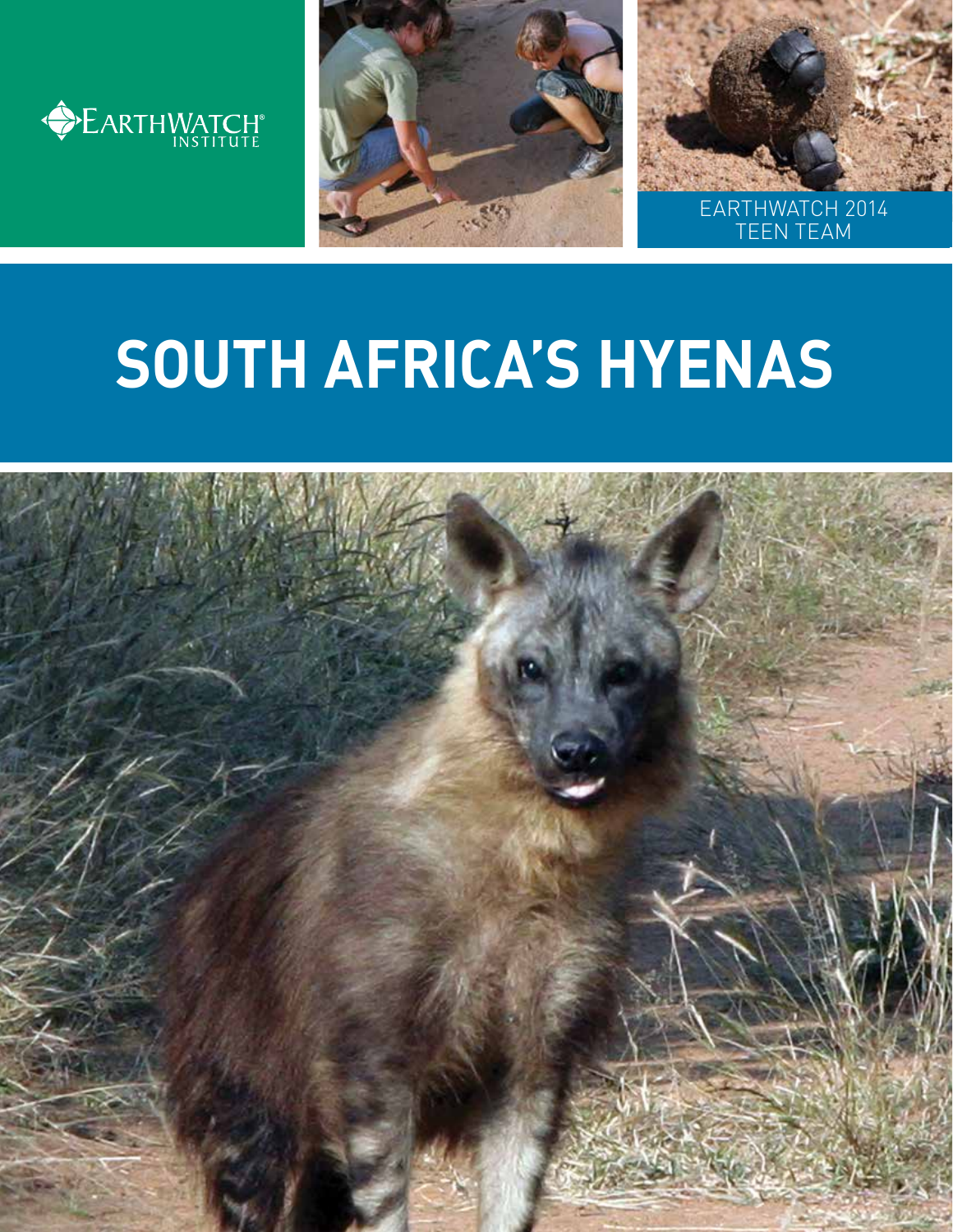## DEAR EARTHWATCHER,

Welcome to a unique opportunity to be involved with research into carnivore ecology and human–wildlife conflict in South Africa.

Our study focuses on the carnivore species that are typically scavengers in South Africa: the brown hyena and the black-backed jackal. Scavengers play a vital role in the environment by maintaining the balance of ecosystems through their specialized feeding habits; however, they also regularly come into conflict with people. It is estimated that there are now fewer than 1,700 brown hyenas left in South Africa, and black-backed jackals are the most persecuted carnivore in southern Africa.

As part of this Earthwatch team, you will be involved in assessing carnivore populations in areas with different levels of protection and management in order to help develop our understanding of the ecology of these animals, their role within ecosystems, the threats they face, and how they are viewed by locals. Your findings will aid future conservation strategies.

As volunteers you will be involved in many different aspects of the project survey work and educational outreach. In addition to your important work, however, you'll also have the exciting opportunity to experience and learn more about other wildlife, enjoy the local cuisine and traditional activities, and to relax and take in the African sunset.

We are looking forward to welcoming you to South Africa!

Yours faithfully,

Lynne MacTavish Dawn Scott, Ph.D. Richard Yarnell, Ph.D. Anja Rott, Ph.D.

## **CONNECT**

**WITH OTHER EARTHWATCHERS! FIND US ON FACEBOOK AT [FACEBOOK.COM/](https://www.facebook.com/Earthwatch) [EARTHWATCH](https://www.facebook.com/Earthwatch) OR ON TWITTER** 

**@[EARTHWATCH\\_ORG,](https://twitter.com/earthwatch_org) AND ON YOUTUBE AT [YOUTUBE.COM/](http://www.youtube.com/earthwatchinstitute) [EARTHWATCHINSTITUTE](http://www.youtube.com/earthwatchinstitute)**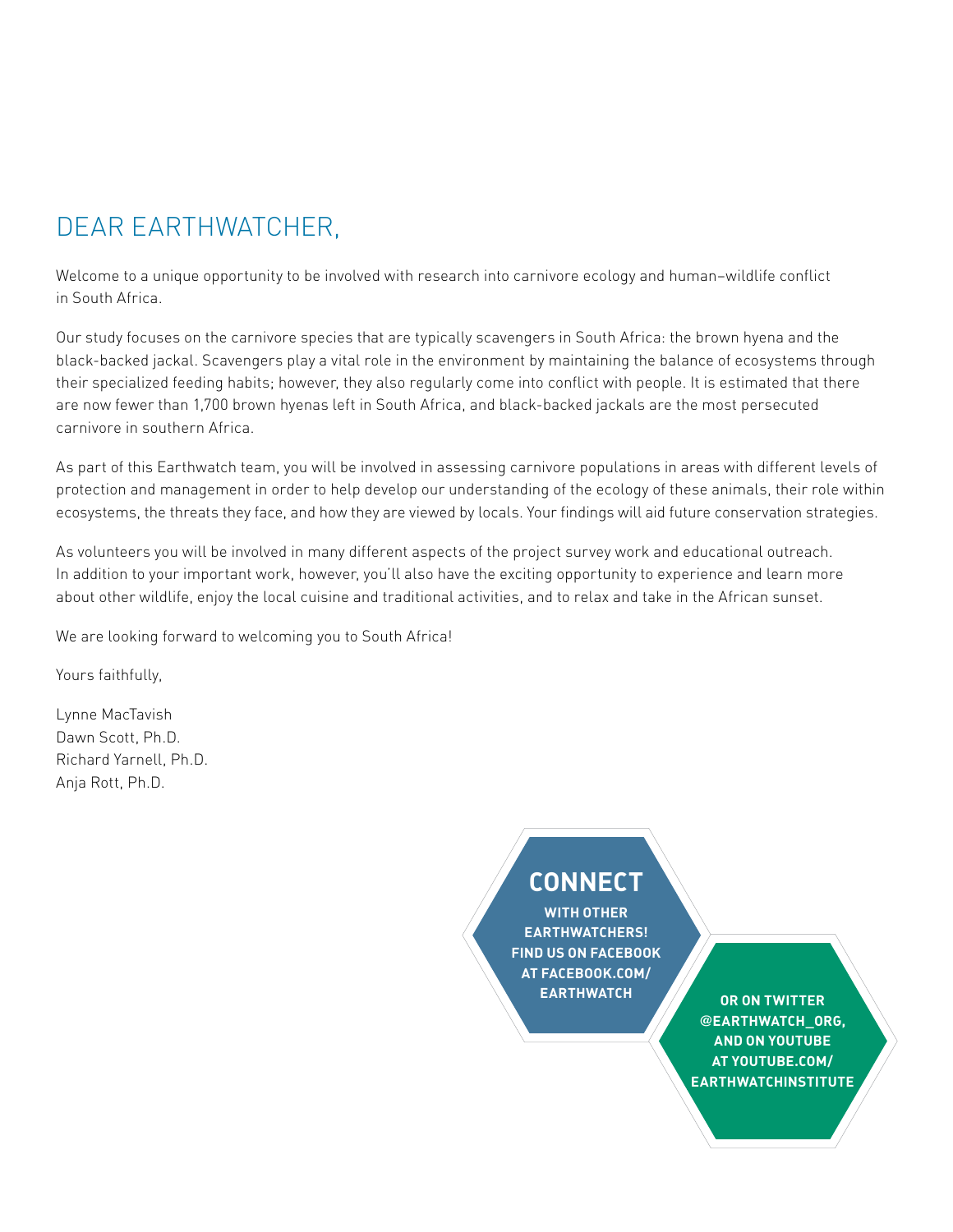# **TABLE OF CONTENTS**

| <b>EXPEDITION PACKING CHECKLIST</b> 4                        |
|--------------------------------------------------------------|
|                                                              |
|                                                              |
| DAILY LIFE IN THE FIELD  10                                  |
| <b>ACCOMMODATIONS AND FOOD 12</b>                            |
|                                                              |
|                                                              |
|                                                              |
|                                                              |
|                                                              |
| <b>PARTICIPANT RIGHTS</b><br><b>AND RESPONSIBILITIES  24</b> |
|                                                              |



Images © Earthwatch, Alex Deeney, Amy Zhang, Dr. Dawn Scott, James Jackson, Jo Anne Croft, Louisa Richmond Coggan, Lynne MacTavish, Michael Lovemore, Susan Schwartz, Valerie Yakmov

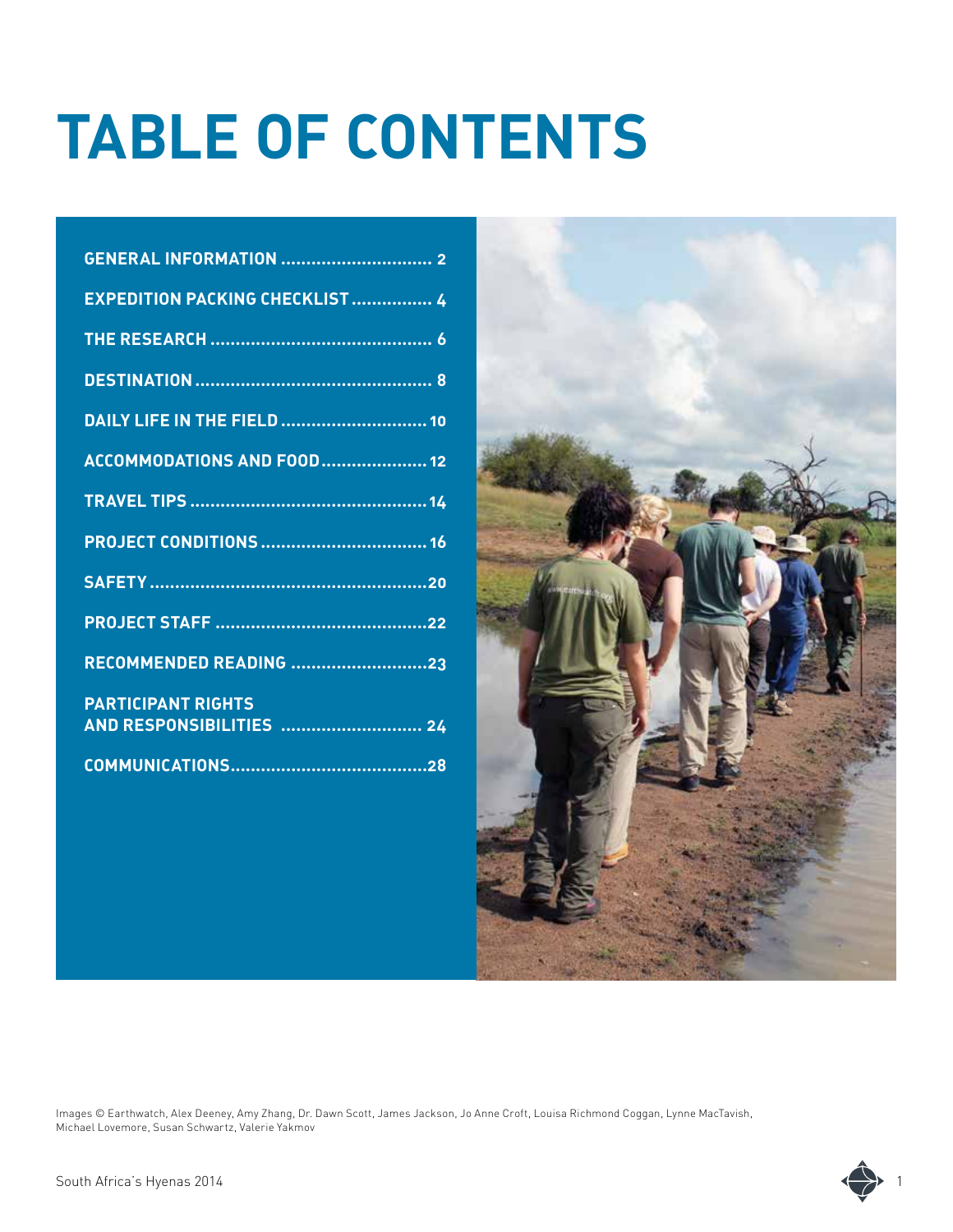## <span id="page-3-0"></span>**GENERAL INFORMATION** SOUTH AFRICA'S SCAVENGER SPECIES



#### EARTHWATCH SCIENTISTS:

Dr. Dawn Scott, Principal Lecturer, University of Brighton

Dr. Richard Yarnell, Principal Lecturer, Nottingham Trent University

Lynne MacTavish, Operations Manager, Mankwe Wildlife Reserve

Dr. Anja Rott, Principal Lecturer, University Of Brighton

RESEARCH SITE: Mankwe Wildlife Reserve and Pilanesberg National Park, South Africa

#### **Complete travel information is not available in this version of the briefing.**

**Please contact Earthwatch with any questions.**

#### EXPEDITION DATES

Team 1g (school group): June 11–June 20, 2014

Team 2 TEEN (school group): July 28–Aug. 8, 2014

Team 3 (school group): Aug. 11–Aug. 20, 2014

\*Earthwatch Teen Teams are open to 15- to 18-year-olds (18-year-olds may participate if they finished their last year of high school in the previous school year). 16- and 17-year-olds may also participate on standard teams if accompanied by a parent or guardian. See Volunteers Under 18 Years of Age (pg. 15) for traveling advice for minors.

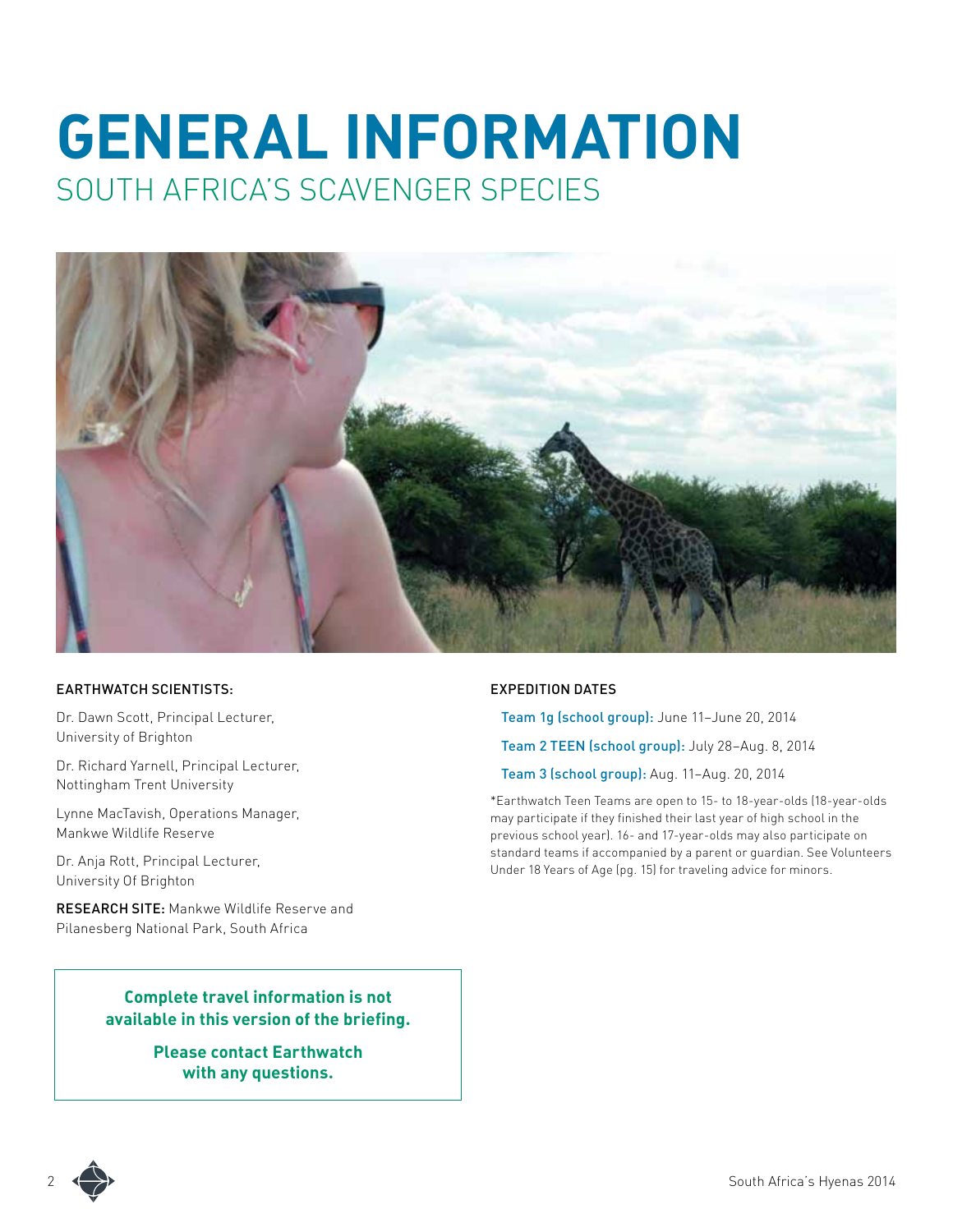### **TRIP PLANNER**

#### TO DO IMMEDIATELY

□ Make sure you understand and agree to Earthwatch policies and participant responsibilities.

#### 90 DAYS PRIOR TO EXPEDITION

□ Log in at earthwatch.org to complete your volunteer forms.

Note: If you have signed up for an expedition within 90 days of the start date, you must return your fully completed volunteer forms as soon as possible.

- $\Box$  Pay any outstanding balance on your expedition.
- Book travel arrangements.
- $\Box$  If you plan to purchase additional travel insurance, note that some policies require purchase when your expedition is booked (see the Insurance section, pg. 21, for more information).
- $\Box$  If traveling internationally, make sure your passport is current and obtain a visa for your destination country, if necessary (see the Passports and Visas section, pg. 15, for more details).
- $\Box$  Make sure you have all the necessary vaccinations for your project site (see the Health Information section, pg. 20).
- $\Box$  Bring your level of fitness up to the standards required (see the Project Conditions section, pg. 16).

#### 60 DAYS PRIOR TO EXPEDITION

 $\Box$  Review the packing list (pg. 4) to make sure you have all the clothing, personal supplies, and equipment needed.

#### 30 DAYS PRIOR TO EXPEDITION

- □ Leave the Earthwatch 24-hour helpline number with a friend or relative (see pg. 28).
- Leave copies of your passport, visa, and airline tickets with a friend or relative.
- O Confirm your travel arrangements.

Read this expedition briefing thoroughly. It provides the most accurate information available at the time of your Earthwatch scientist's project planning, and will likely answer any questions you have about the project. However, please also keep in mind that research requires improvisation, and you may need to be flexible. Research plans evolve in response to new findings, as well as to unpredictable factors such as weather, equipment failure, and travel challenges. To enjoy your expedition to the fullest, remember to expect the unexpected, be tolerant of repetitive tasks, and try to find humor in difficult situations. If there are any major changes in the research plan or field logistics, Earthwatch will make every effort to keep you well informed before you go into the field.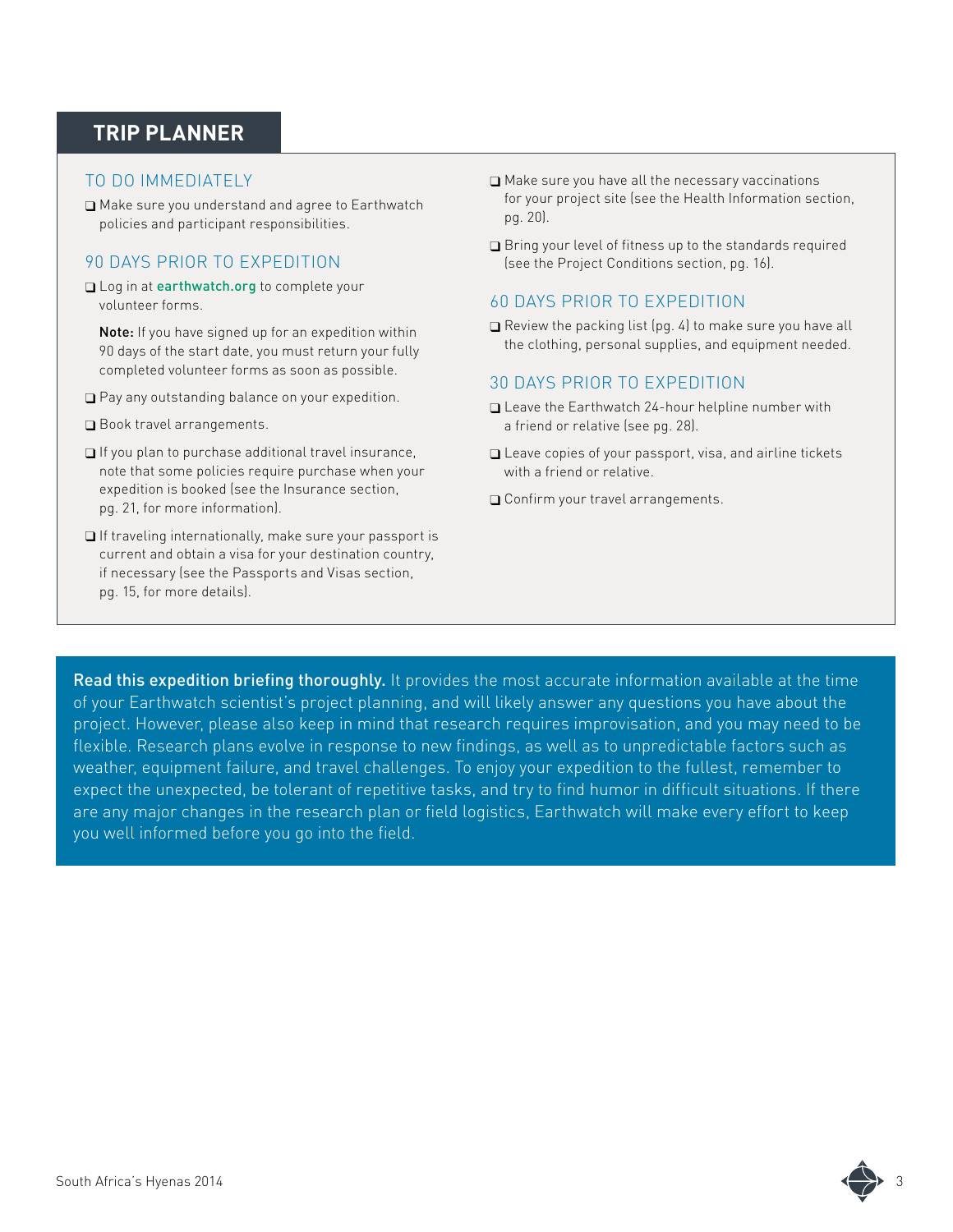## <span id="page-5-0"></span>**EXPEDITION PACKING CHECKLIST**

#### REQUIRED ITEMS

#### **GENERAL**

- $\Box$  This expedition briefing
- $\Box$  Photocopies of your passport, flight itinerary, and credit cards in case the originals are lost or stolen; the copies should be packed separately from the original documents
- □ Passport and/or visa (if necessary)
- **□** Certification of vaccination (if necessary)
- D Documentation for travel by minors (if necessary) (see Volunteers Under 18 Years of Age in the Travel Tips section, pg. 15)

#### **CLOTHING/FOOTWEAR FOR FIELDWORK**

NOTE: Field clothing must be khaki, earth-toned, or dark colors; white and bright colors will scare animals away.

- □ Earthwatch T-shirt
- **Q** Long-sleeved shirts
- $\Box$  Pants
- □ Fleece/jumper/sweater or other warm clothes for night work and evenings
- **Q** Well broken-in hiking boots
- **Q** Wide-brimmed hat to protect face, neck, and head from the strong sun

#### **ADDITIONAL CLOTHING/FOOTWEAR FOR FIELDWORK: JUNE, JULY, AND AUGUST TEAMS**

- □ Lightweight waterproof jacket
- **□** Waterproof footwear

#### **ADDITIONAL CLOTHING/FOOTWEAR FOR FIELDWORK: JUNE, JULY, AND AUGUST TEAMS**

- **Q** Warm windbreaker or jacket
- □ Several layers of warm clothing, including thermal under-layers (temperatures can fluctuate quite a bit between day and night)
- **Q** Warm hat and gloves

#### **CLOTHING/FOOTWEAR FOR LEISURE**

- $\Box$  At least one set of conservative clothing to keep clean for end of expedition
- $\Box$  Shorts
- $\n T$ -shirts
- □ Comfortable pants
- □ Lightweight long-sleeved shirts for sun protection
- □ Comfortable closed-toe shoes to wear around camp

#### **FIELD SUPPLIES**

- □ Small daypack
- **Q** Insect repellent spray
- $\Box$  Two one-liter water bottles
- □ Flashlight/torch or headlamp with extra batteries and extra bulb for use in the field and for walking round camp at night. A headlamp with a red lamp function is particularly useful for some night work; the red light cannot be seen as easily by animals, and a headlamp allows hands to be free for fieldwork.
- □ Compass
- **□** Whistle
- Notebook
- **Q** Pens or pencils
- $\Box$  Binoculars—we have just a few pairs of project binoculars to lend

#### **BEDDING AND BATHING**

Note: A pillow, duvet, and bed sheet will be provided.

**□** Four-season sleeping bag (June, July, and August teams)

 $\square$  Towel

#### **PERSONAL SUPPLIES**

- **p** Personal toiletries (biodegradable soaps and shampoos are encouraged)
- **■** Antibacterial wipes or lotion (good for cleaning hands while in the field)
- □ Personal first-aid kit (e.g., anti-diarrhea pills, antibiotics, antiseptic, itch-relief, pain reliever, bandages, blister covers, etc.) and personal medications
- □ Sunscreen lotion with SPF 30 or higher
- $\Box$  Lotion and lip balm (your skin will be exposed to sun, dry air, and wind)
- **Q** Sunglasses
- □ Spare glasses or contact lenses (if you wear them)

#### **MISCELLANEOUS**

- □ Spending money
- $\Box$  Travel alarm clock

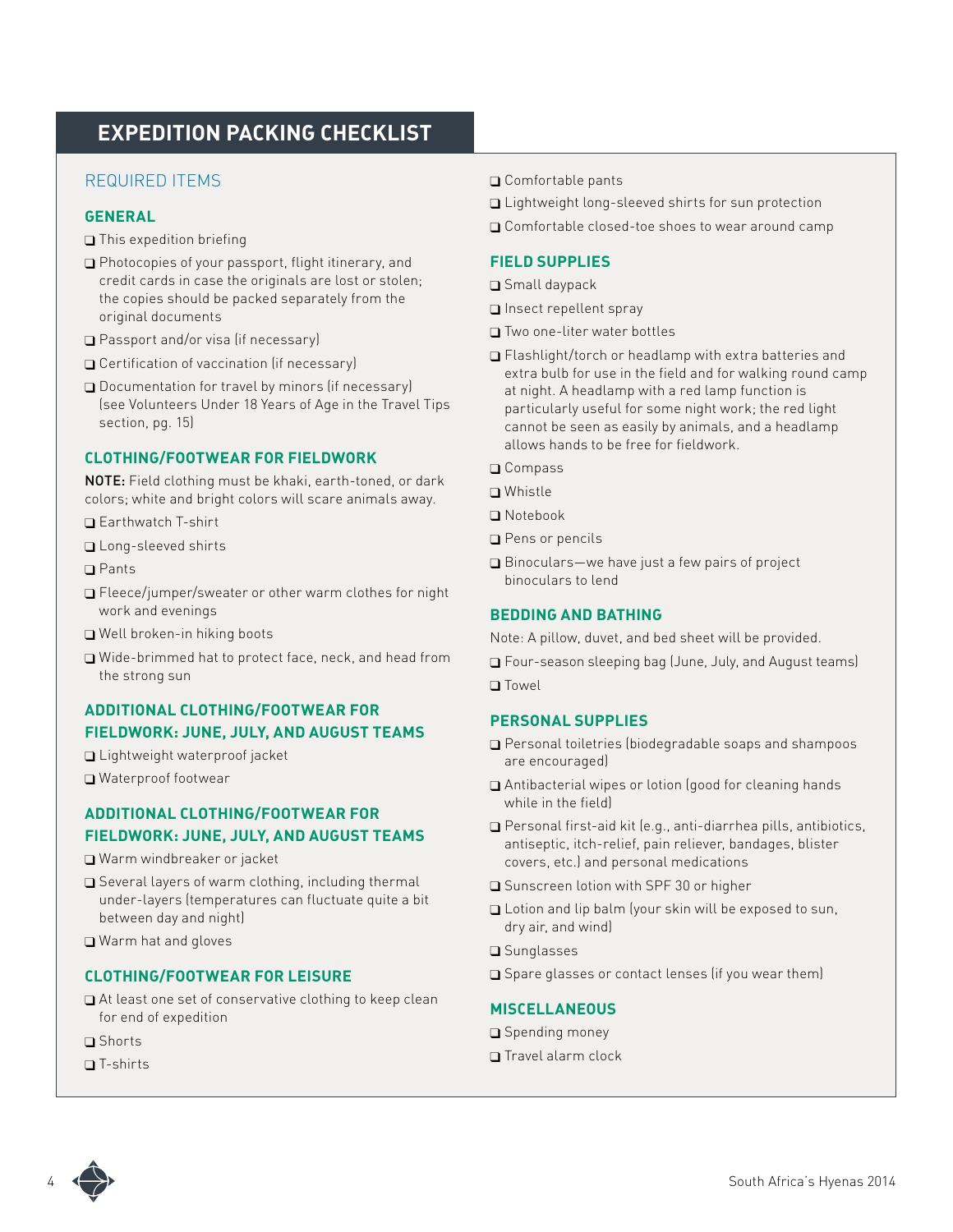#### OPTIONAL ITEMS

- □ Bathing suit for recreational day (November team)
- □ Camera, film or memory card(s), extra camera battery
- □ Drybag or plastic sealable bags (good for protecting equipment like cameras from dust, humidity, and water)
- $\Box$  Travel guide
- □ Books, games, journal, art supplies, etc. for free time
- **□** Memory stick
- □ Blank CD or DVD for sharing digital photographs at the end of the expedition
- □ Field guide(s)
- □ Earplugs and eye mask to help sleep during the day
- Mosquito net
- Money belt
- $\square$  A small amount of biodegradable laundry soap to wash clothing
- **□** Bandana
- □ Flip-flops for the shower
- G Favorite snacks, if you have specific dietary requirements (note: Please store these in the kitchen tent cabinets when you arrival to avoid attracting small mammals to your sleeping tent)

NOTE: Required and optional items lists are accurate to the best of Earthwatch's knowledge at the time of publication.

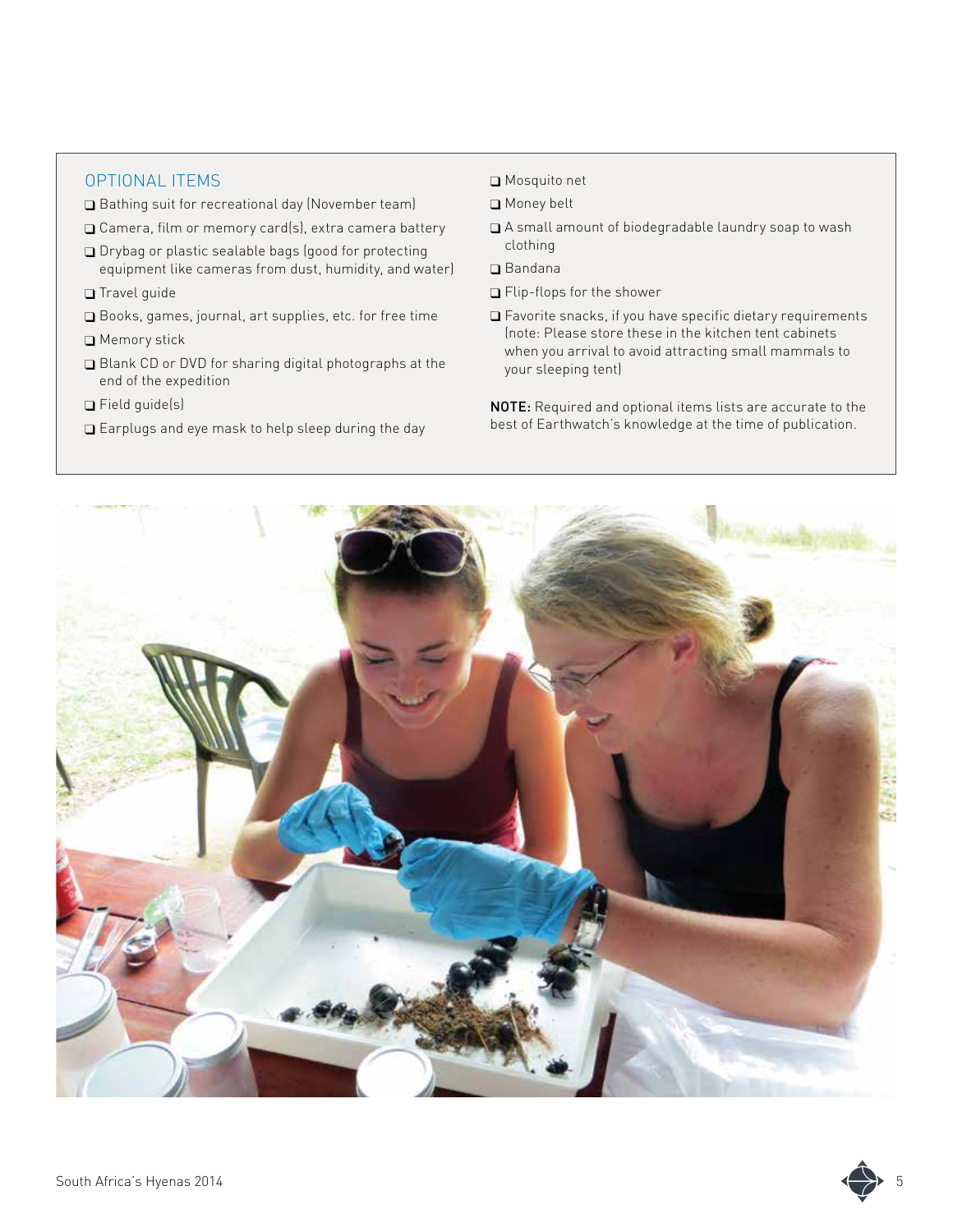## <span id="page-7-0"></span>**THE RESEARCH** SOUTH AFRICA'S SCAVENGER SPECIES



#### **THE STORY**

Natural scavengers are essential to the functioning of their ecosystems, though their role in maintaining ecosystems and biodiversity and reducing the prevalence of diseases is little understood. Unfortunately, however, human beings have little respect for scavengers and, in many cases, persecute them heavily or otherwise subject them to ill treatment leading to population declines. The loss of these species could have serious consequences for ecosystem function and biodiversity. The South Africa's Scavenger Species project aims to determine the role and importance of scavengers within human-dominated agricultural systems, to ensure that people recognize their importance, and to aid their long-term survival.

#### **THE RESEARCH**

Less than 2.5% of the North West province of South Africa is officially protected, and therefore most scavengers live in unprotected areas where they are subject to persecution by humans. To ensure the long-term survival of these species, we must understand the ecology of wildlife in unprotected landscapes compared with protected areas. This research project focuses specifically on brown hyenas, jackals, and dung beetles living in unprotected areas of the North West province, but will also include other carnivores that live alongside them.

It is estimated that there are fewer than 1,700 free-ranging brown hyenas in South Africa. Many live in unprotected areas where they may be shot, poisoned, trapped, or hunted with dogs. Such activities can drastically reduce hyena numbers, and, for the conservation of this species, we must know how many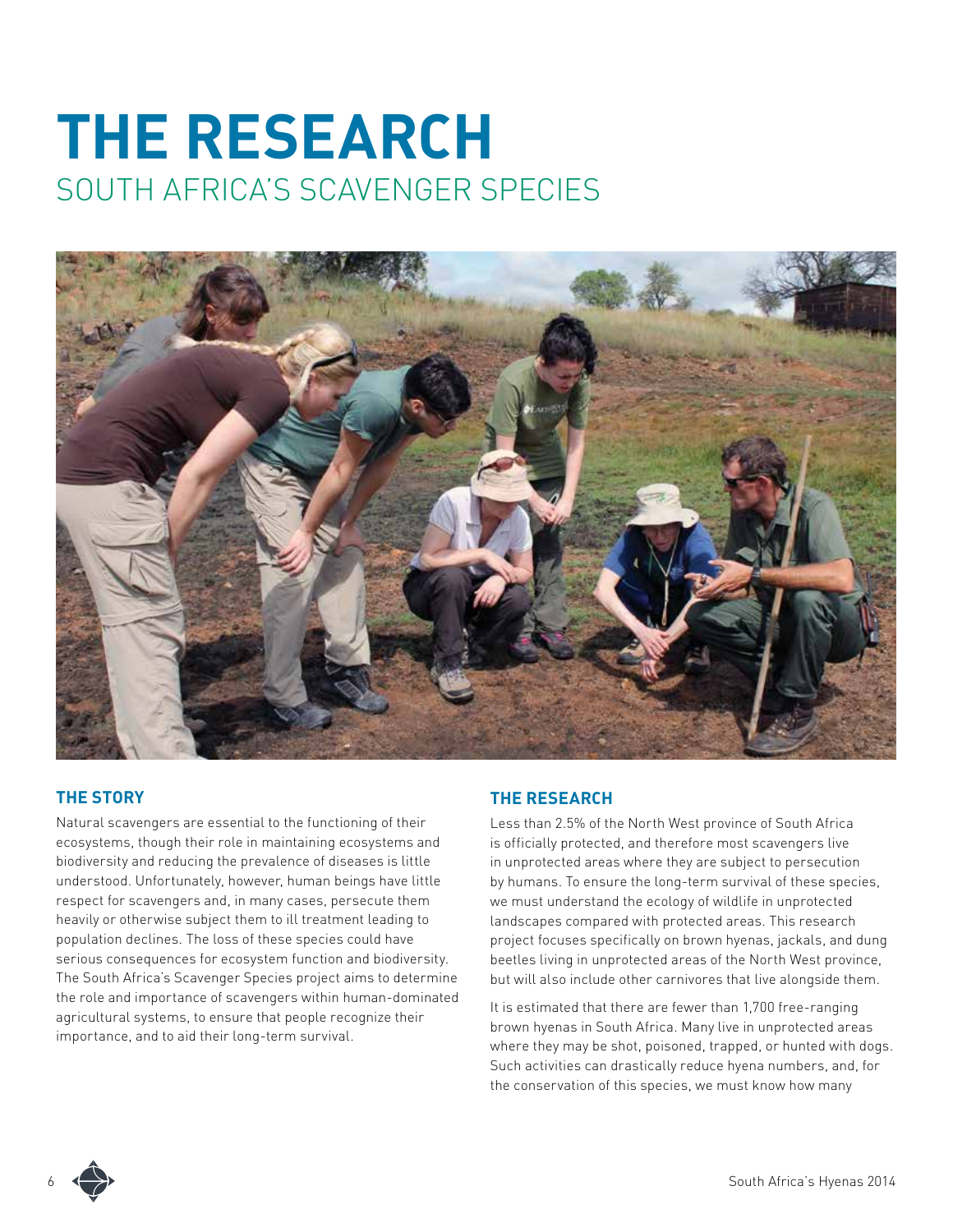hyenas live outside protected areas. Jackals also face human persecution, but we have few estimates of their numbers, the level of persecution they experience, and the effect of persecution on their ecology. Dung beetles play a key role in ecosystems, and can indicate the health of mammal populations in an area; because various dung beetle species have adapted to specialize in feeding and breeding in certain mammals' dung and carrion, their diversity is closely linked with the diversity of mammal species.

So far our research has led to a better understanding of where hyenas are, what factors determine their presence and survival, and how best to survey and monitor them. We will continue elements of the hyena work to bring several questions to conclusion while expanding our research to focus less on individual species and more on how these species interact with other scavengers and carnivores and how they contribute to the health and biodiversity of their ecosystem.

Our objectives are to:

- Determine the distribution and abundance of scavengers and carnivores across the North West province and determine what factors are affecting their distribution patterns;
- Assess and compare scavenger and carnivore presence, abundance, density, diet, breeding, and habitat use in areas with different levels of protection and land use;
- Assess the availability of carrion and other potential food items inside and outside protected areas, and evaluate the levels and types of management employed with respect to scavengers;
- Investigate the effect of mammalian community composition on dung beetle diversity; and
- Promote human–wildlife coexistence through training, educational support, publicity, and promotion via a range of media.

#### **HOW YOU WILL HELP**

Typically, all teams will do some carnivore work, but the extent of the focus on dung beetles will vary due to the seasonal nature of these species. You will have the opportunity to take responsibility for different aspects of the fieldwork and to develop your own personal interests within the scope of the research. And although we it can't guarantee it, it is likely that we may come across brown hyenas, jackals, lions, and other species.

Research tasks depend on the season in which your expedition takes place.

When we're collecting data on carnivores you may assist with:

- CAMERA TRAPPING: This task involves walking or driving around sites to set and check camera traps (automated cameras triggered by animal movement). We'll use these to track animals in the area and to record which species feed on carcasses.
- SURVEYING FOR AND COLLECTING ANIMAL SCAT (FECES): You will traverse sites on foot or by vehicle collecting scat to be used for analyzing the diets and sampling the genetics of our scavenger species.
- SURVEYING ANIMALS AT NIGHT: This involves sitting in a vehicle with a spotlight on, looking for animals.
- WALKING MAMMAL TRANSECTS TO ASSESS PREY BASE **AND SEARCH FOR DEAD ANIMALS** to provide information about the availability of food for scavengers

In dung beetle studies, you may help:

- SET UP AND MONITOR traps for beetles
- CONDUCT BEHAVIORAL STUDIES
- IDENTIFY beetles and the sources of dung

You will likely have a chance to work on a few more general management and community-oriented tasks:

- At the end of the team, after you have had time to develop your understanding of the project, you may ASSIST IN EDUCATIONAL PROGRAMS FOR SCHOOLCHILDREN either at the research site or on visits to the schools. However, these are restricted to times which fit within the school calendars.
- MONITORING THE CONTROLLED BURNING OF DEAD **GRASSLAND:** Reserve management regularly burns areas of the savanna to remove unsuitable grazing and browsing material, mostly between June and August. You may help by watching from a distance to make sure fire does not cross any firebreaks or roads and by alerting the fire team if you spot any crossings. (This activity is entirely voluntary, and you'll only observe, never conduct, any burns. You will receive thorough fire safety training if you choose to participate.)
- GATHERING EVIDENCE OF POACHING: Small groups of volunteers assist an experienced tracker to determine if poachers have entered the reserve overnight. The tracker trains the team to look for spoor (tracks and feces) and snares, and then we'll walk about four kilometers (2.5 miles) at a time, removing any snares we see and recording signs of poaching activity to be reported to management. This activity is undertaken when poachers are not typically active in order to avoid confrontation with them.

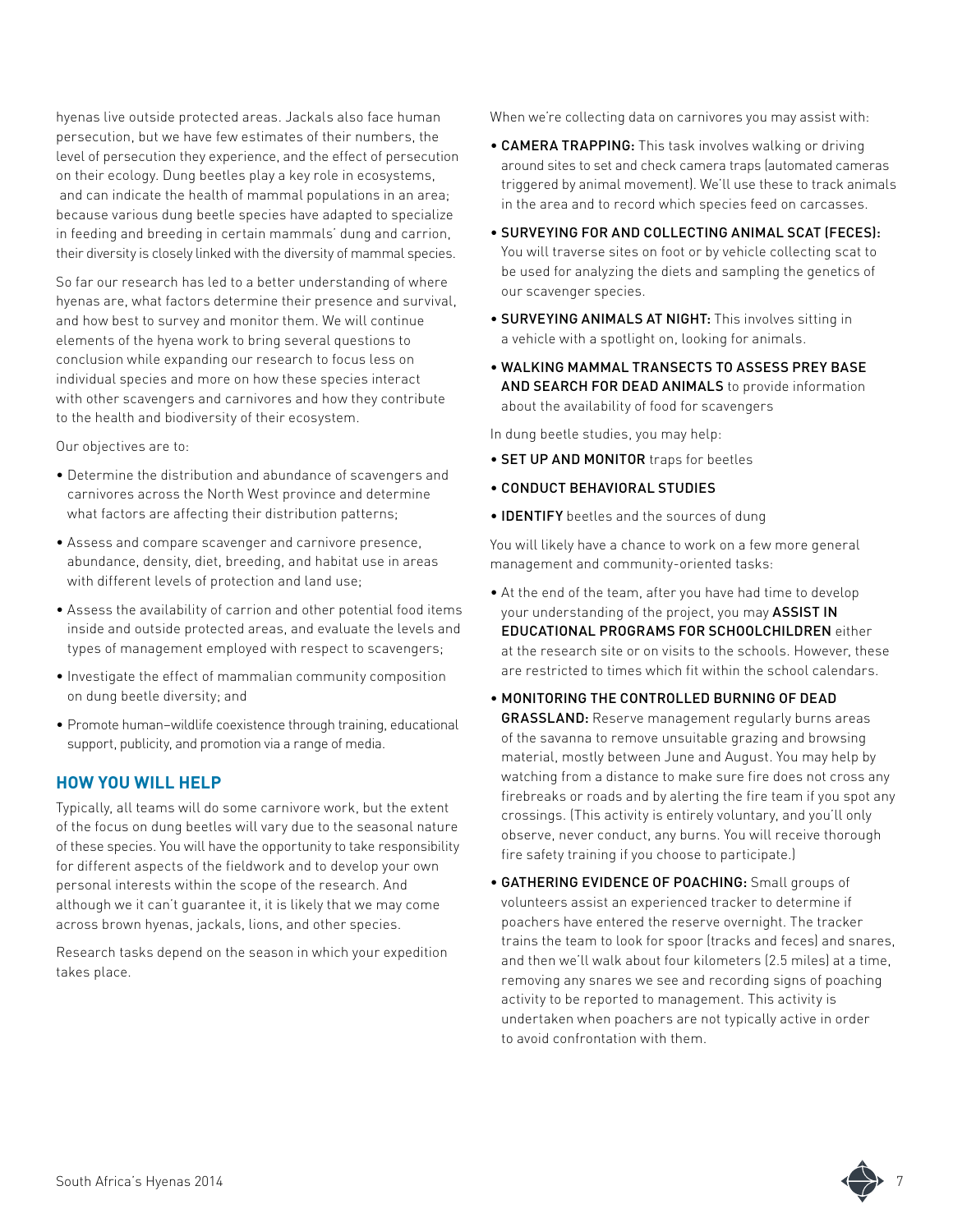## <span id="page-9-0"></span>**YOUR DESTINATION** ABOUT SOUTH AFRICA'S NORTH WEST PROVINCE



The project's study sites, Pilanesberg National Park and Mankwe Wildlife Reserve, are located within 50 kilometers (31 miles) of the Pilanesberg massif (mountains), northwest of Johannesburg in the North West province. The landscape is part of the Southern African bushveld, a classic African savanna of mixed grasses spotted with trees. For further information on the area's terrain and climate, see the Project Conditions section (pg. 16).

The North West province of South Africa (see map) is exposed to some of the most severe environmental stresses in South Africa due to the conversion of land to agriculture and mining, land degradation, overgrazing, trade in fauna and flora, introduction of exotic species, excessive burning, and the removal of

groundwater. Private owners control most of the province, with less than 2.5% of land designated as protected area. This makes it an ideal location to address questions surrounding the role of wildlife within human-dominated landscapes, and to explore how components such as scavengers contribute to long-term ecosystem functioning.

South Africa is home to people from a great diversity of cultures, each with unique characteristics to appreciate. The country has eleven official languages. About two-thirds of South Africans are Christians, mainly Protestants, who belong to a variety of churches, including many that combine Christian and traditional African beliefs. Your team will be living and working with a group of South African nationals of various ethnic and cultural backgrounds.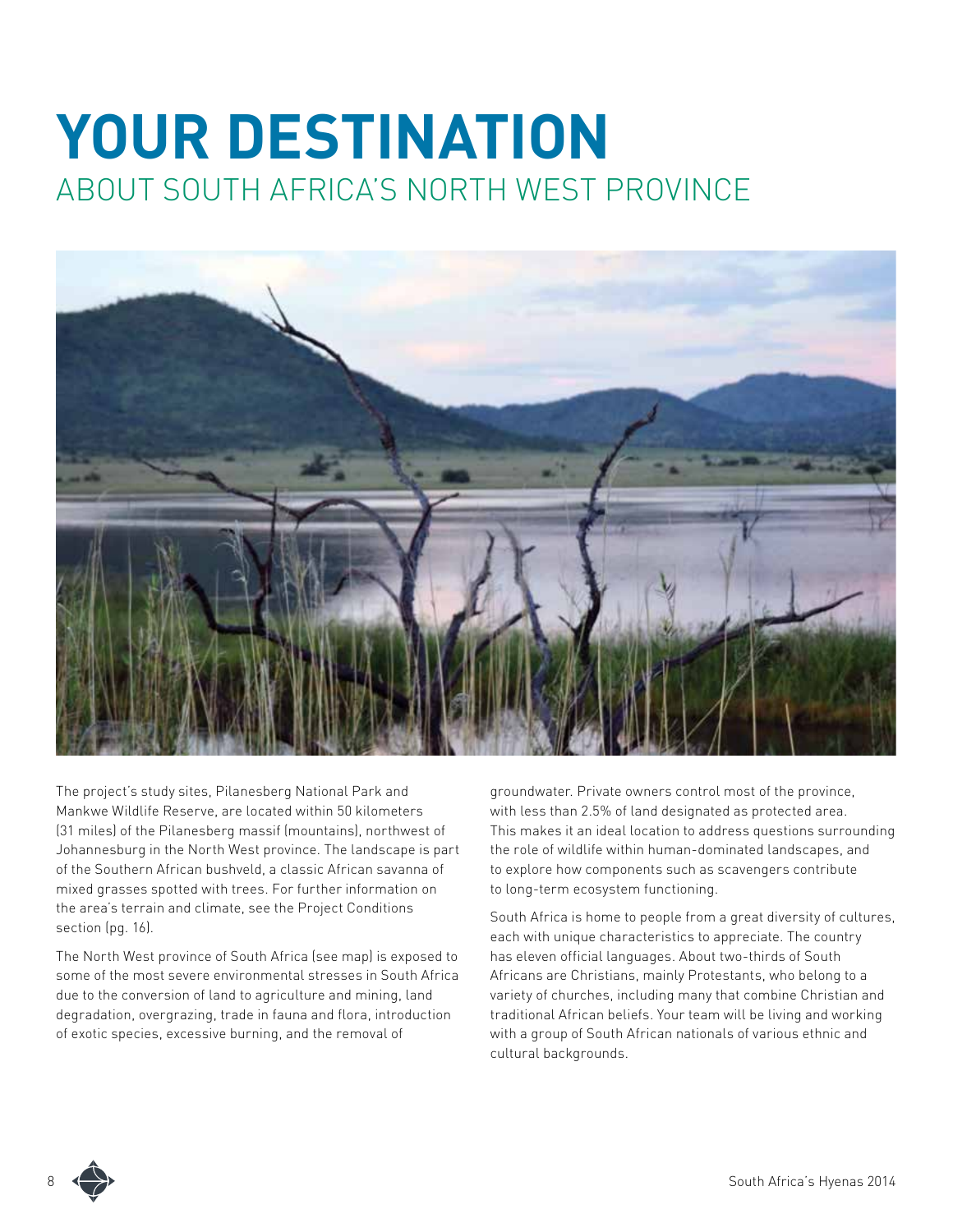

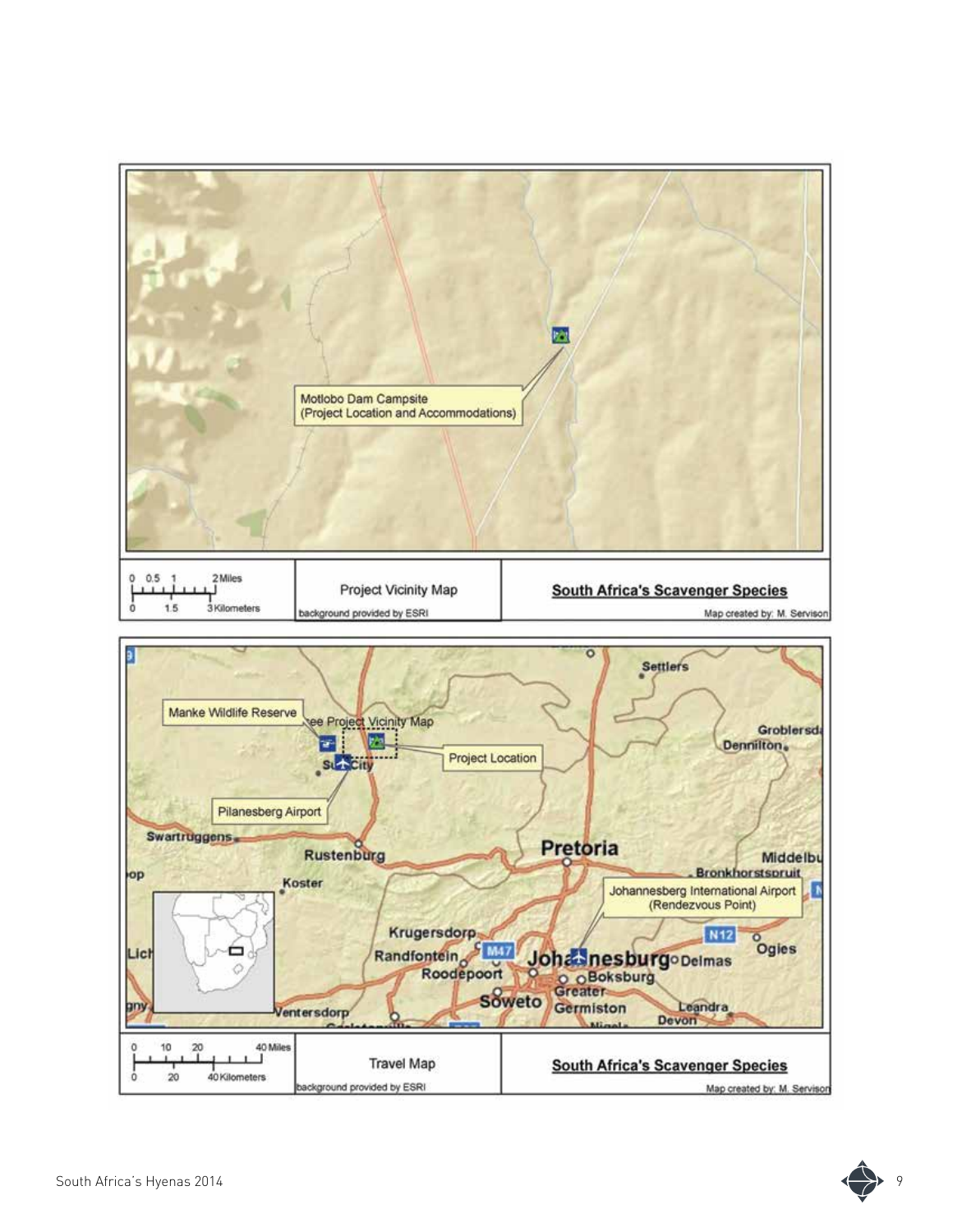## <span id="page-11-0"></span>**DAILY LIFE IN THE FIELD** PLANS AND POLICIES

You'll have one or two days of training in field and survey techniques, use of GPS and field equipment, and identification of mammals (especially carnivores) and the signs they leave behind. Other educational presentations will be offered throughout the expedition, covering topics such as the history of the project; health and safety on site and during fieldwork; carnivore ecology and conservation; human–wildlife conflict in South Africa; methodological theory and practice; spoor (tracks and feces) identification with qualified wildlife trackers; game reserve management; research methodology; basic field skills such as distance estimation, use of GPS, species identification, and more.

Night work can be tiring and will be undertaken by different teams on a rotating basis.



## **ITINERARY AND DAILY SCHEDULE**

Weather and research needs can lead to changes in the daily schedule. We appreciate your cooperation and understanding.

Project activities will also vary seasonally. Below is an outline of what is likely to happen on each team, but the exact schedule will depend on the project's current needs and will be set at the start of each expedition.

## PROJECT ACTIVITIES (SUBJECT TO CHANGE)

|            |                               | Team 1g (June) | Team 2 (July) | Team 3 (August) |
|------------|-------------------------------|----------------|---------------|-----------------|
| Carnivores | Camera trapping               | $\times$       | $\chi$        | $\mathsf X$     |
|            | Spotlighting                  | $\times$       | $\times$      | X               |
|            | Latrine and<br>sign surveys   |                | $\times$      | $\times$        |
|            | Setting up exclusion areas    | $\times$       | $\mathsf{X}$  | $\chi$          |
|            | Ecosystem function monitoring | $\times$       | $\chi$        | $\times$        |
| Community  | School visits*                |                | $\mathsf{X}$  | $\mathsf{X}$    |
|            | Fire management               | $\times$       | $\chi$        | $\times$        |
|            | Anti-poaching tasks           | $\times$       | $\mathsf{X}$  | $\mathsf{X}$    |

\*We will try to do a school visit for July-August teams, but due to examination periods at the schools it is not always possible.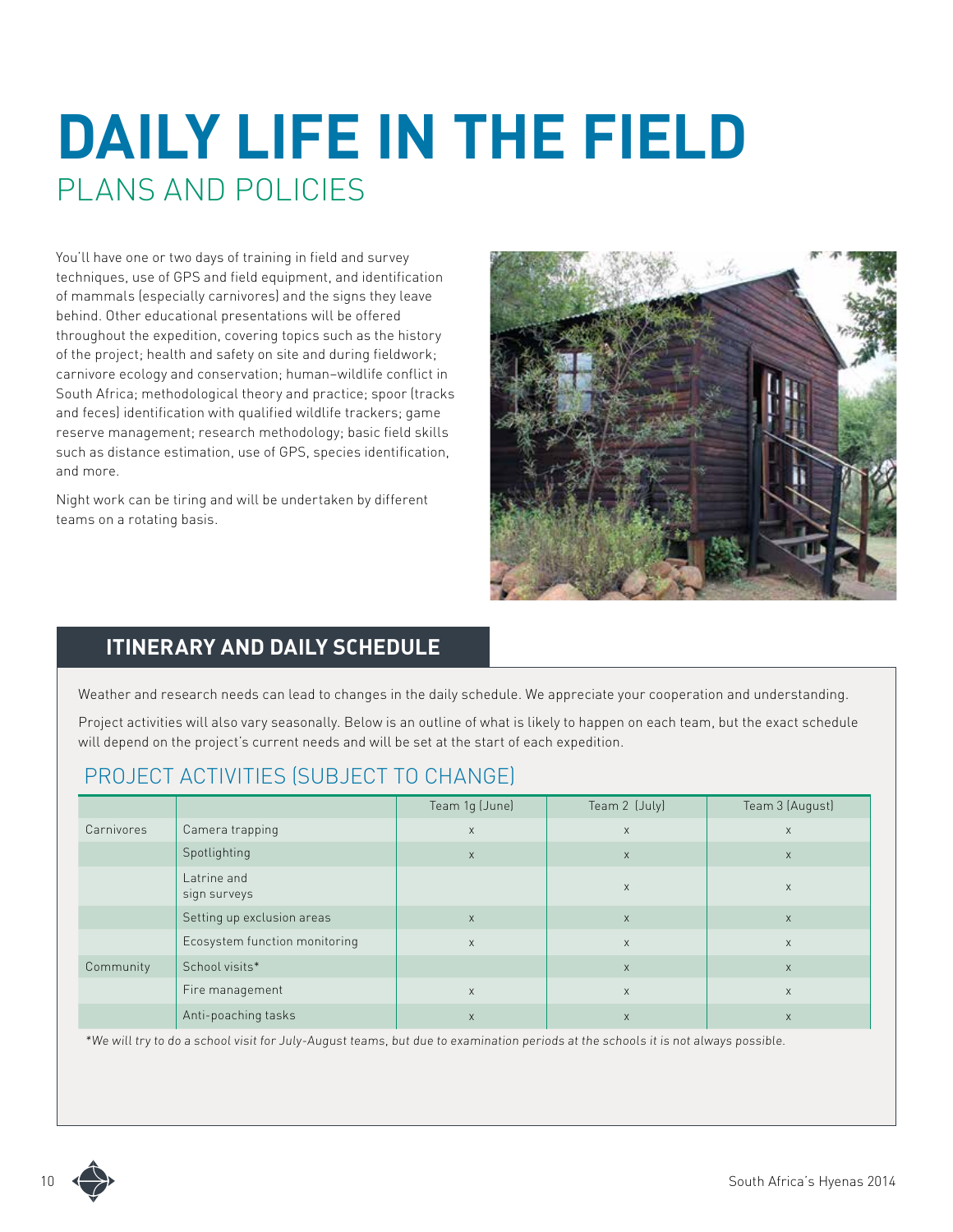## **ITINERARY AND DAILY SCHEDULE**

### TYPICAL ITINERARY

|  | Day 1     | Meet and travel to field site, introduction and<br>orientation drive, down time in the evening                                                                                                                                                           |
|--|-----------|----------------------------------------------------------------------------------------------------------------------------------------------------------------------------------------------------------------------------------------------------------|
|  | Day 2     | Orientation, field training in methodology,<br>identification of carnivore signs, group activities,<br>down time in the evening                                                                                                                          |
|  | Days 3-4  | Sign surveys, camera trapping, data collation,<br>night drives at Mankwe                                                                                                                                                                                 |
|  | Days 5-7  | Sign surveys, camera trapping, night drives at<br>Pilanesberg                                                                                                                                                                                            |
|  | Day 8     | Possible recreational day with field staff,<br>including an excursion to Pilanesberg National<br>Park in the morning or afternoon and evening<br>and other team activities (park entry fees are<br>covered; meals and snacks are at your own<br>expense) |
|  | Days 9-10 | Sign surveys, camera trapping, data collation,<br>night drives at Mankwe, possible school visit                                                                                                                                                          |
|  | Day 11    | Data collation, project summary, and sundowner<br>evening at Mankwe                                                                                                                                                                                      |
|  | Day 12    | A transfer company will pick up the team at 12 p.m.<br>and take you to the airport for departure                                                                                                                                                         |

## TYPICAL RESEARCH DAY

You'll typically have a midday break, during which we encourage you to rest in the shade. The team will also have a full recreational day, usually in the middle of the expedition.

| Time       | Activity                                                         |
|------------|------------------------------------------------------------------|
| 8:00a.m.   | Rise, eat breakfast                                              |
| 8:30a.m.   | Begin morning fieldwork                                          |
| 12:30 p.m. | Lunch and midday break, daily briefing, data<br>collection talks |
| 2:00 p.m.  | Continue fieldwork                                               |
| 6:00 p.m.  | Dinner                                                           |
| 7:00 p.m.  | Evening fieldwork                                                |
| 11:00 p.m. | End evening activities                                           |

### RECREATIONAL DAY

For safety reasons, the team will spend the recreational day as a group. Following is a typical schedule for the recreational day (schedule may change for reasons beyond our control):

| Time         | Activity                                                             |
|--------------|----------------------------------------------------------------------|
| 8:00a.m.     | Rise, eat breakfast                                                  |
| 9:30a.m.     | Depart Mankwe                                                        |
| 10:00a.m.    | Visit local curios market                                            |
| $11:00$ a.m. | Visit KwaMaritane Lodge (game blind and<br>swimming pool)            |
| 1:00 p.m.    | Lunch (at your own expense, approximately<br>R150/US\$16 per person) |
| 3:00 p.m.    | Game drive in Pilanesberg National Park                              |
| 7:00 p.m.    | Return to Mankwe for dinner                                          |
| 8:00 p.m.    | Evening around campfire                                              |

#### **EARTHWATCH RECREATIONAL TIME POLICY**

Project staff will generally accompany participants from the rendezvous to the end of the expedition. For recreational days, when no research activities are scheduled, Earthwatch scientists will offer either a team activity or a range of recreational activities that comply with Earthwatch standards. Participants may also remain at project accommodations. Those who pursue other options must sign a release form.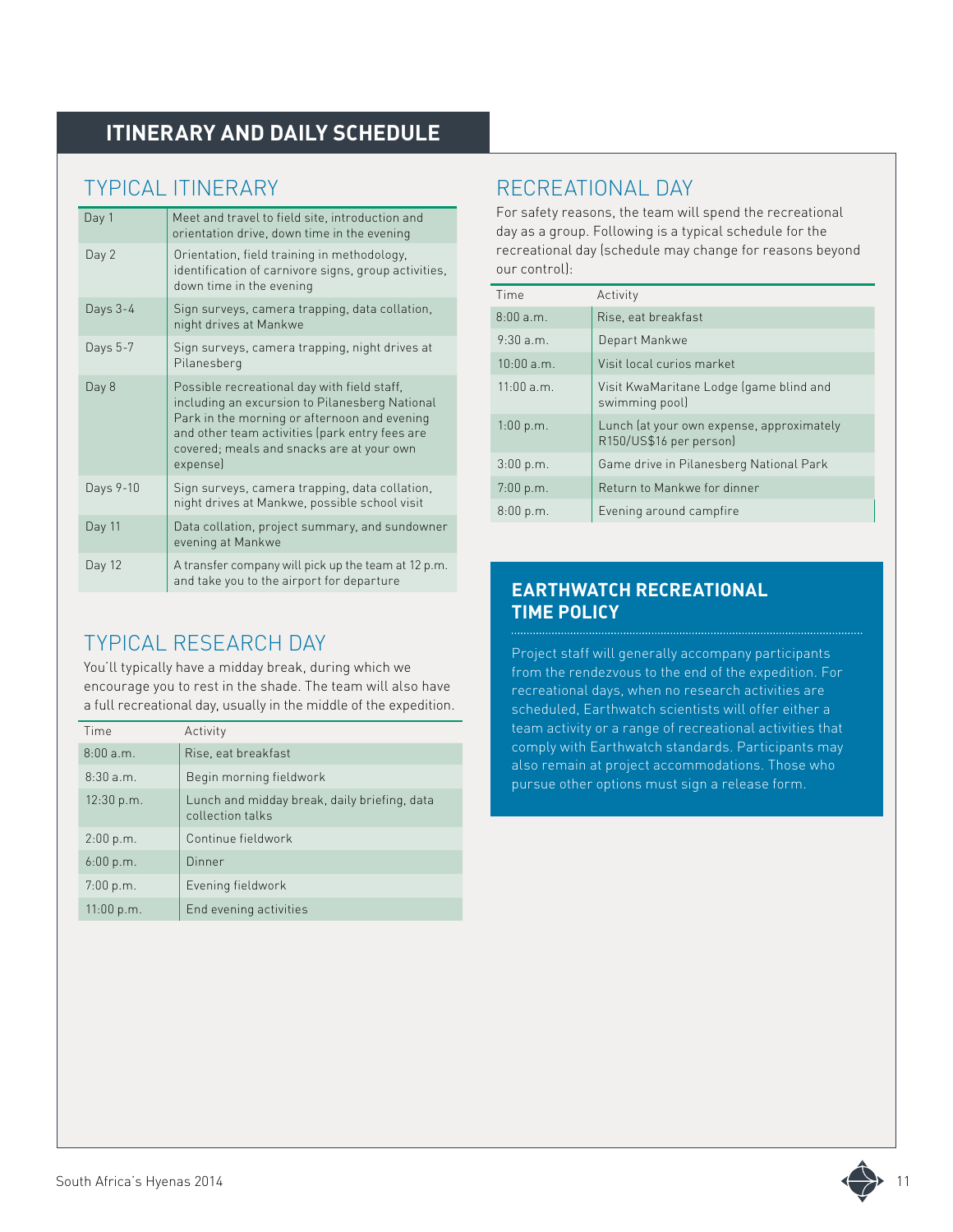## <span id="page-13-0"></span>**ACCOMMODATIONS AND FOOD** ABOUT YOUR HOME IN THE FIELD



#### **SLEEPING**

During the expedition, your team will be based at Motlobo Dam campsite in the heart of Mankwe Wildlife Reserve at a scenic spot overlooking a dammed lake. You may sleep in a two-room brick house, a wooden cabin, or a walk-in safari tent, depending on the number of team members. The house sleeps up to eight people in two separate bedrooms. There are three tents, each of which sleeps two to four people and has an en suite bathroom with flush toilet, sink, and shower. There are also two wooden cabins with en suite bathroom; the cabins can accommodate up to four volunteers, but are generally kept to two when possible. It may also be possible to accommodate couples or single room requests, depending on group size, on a first-come, first-served basis—please inform Earthwatch if you would like to request either of these options. Beds, pillows, duvets, and sheets are provided, but you must bring your own warm sleeping bag during the winter months (June, July, and August). Sleeping bags are not necessary for the November teams. A camp attendant will sweep up and clean bathroom facilities.

#### **BATHROOMS**

Bathroom facilities include hot showers and flush toilets. Hot water is supplied by a wood-fired or gas boiler.

#### **ELECTRICITY**

Electric lighting is provided by a generator that is switched on every evening at sunset (usually around 6:00 p.m.) and switched off at 10:00 p.m. The campsite has electrical outlets, so cameras, cell phones, iPods, etc. may be charged while the generator is running. However, please do not bring unnecessary items, such as hairdryers, as they will overload the system. Some equipment (e.g., rechargeable batteries) can be charged at Mankwe Wildlife Reserve with the permission of Operations Manager Lynne MacTavish. We advise, though, that you make sure to bring all batteries required for camera equipment, etc. as it can be very hard to find them locally. Please also bring the correct adaptors for South African plugs if necessary.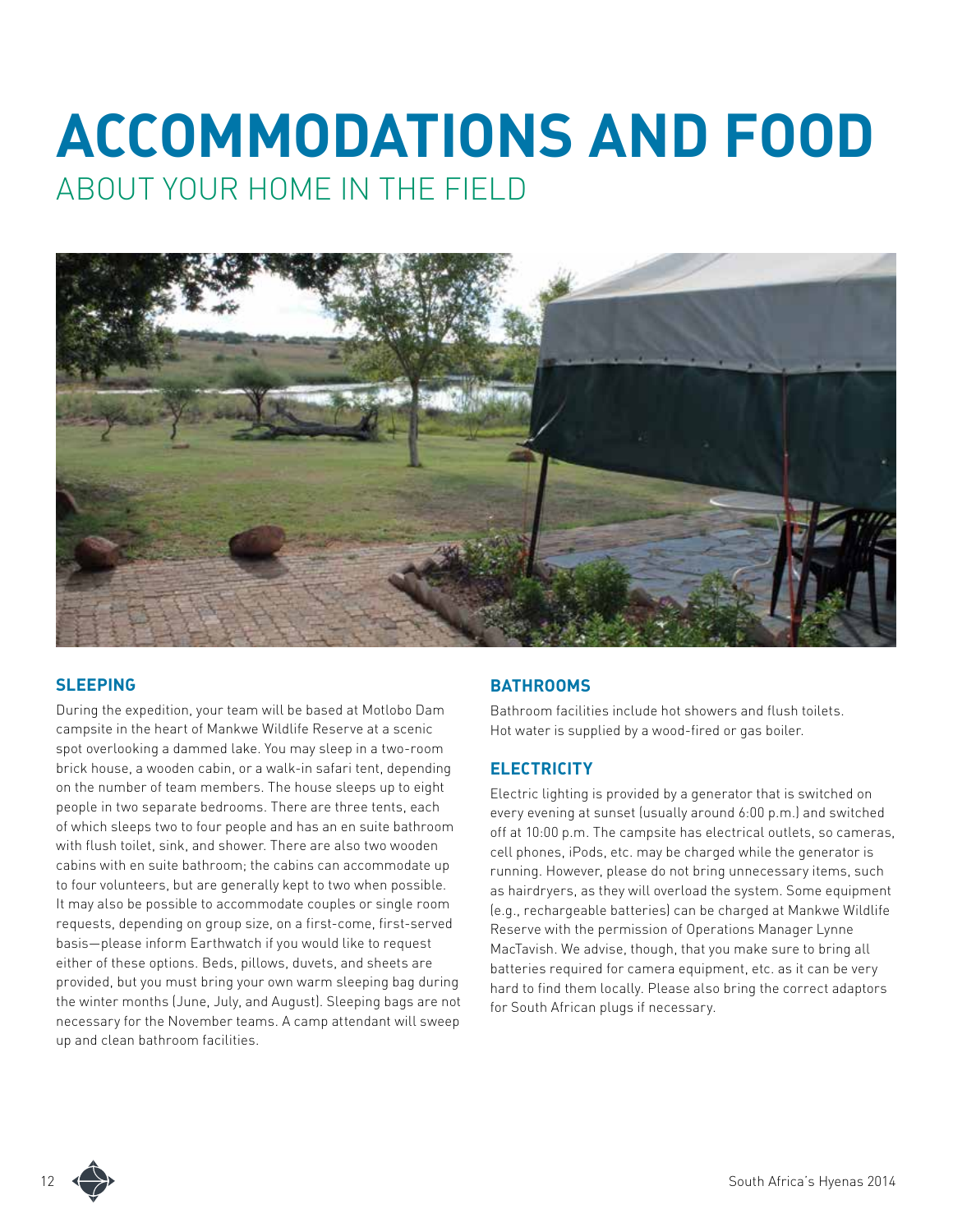#### **INTERNET AND COMMUNICATIONS**

The cellphone reception at the camp has greatly improved, so volunteers can use smart phones to gain access to the Internet. Please ensure that you register for international roaming in your own country. SIM cards may be purchased at the Johannesburg airport upon arrival. MTN service provider has the strongest reception in our area. The Internet connection is very slow, so it is impossible to Skype at Mankwe. On the recreational day, you can use the Internet at Kwa Maritane Lodge for about R50 (US\$5.40). You can't connect your own computer to the Internet at camp; in the case of an emergency, Lynne will bring her laptop with Internet connection to the camp. It may be possible for project staff to download photos onto a computer if you bring appropriate cables, etc. If you'd like a copy of photos taken during the expedition, we suggest you bring a memory stick.

#### **FACILITIES AND AMENITIES**

The camp has a wooden dining area, including a sink, refrigerator, and cooking utensils, and a washing area with clotheslines. There are two barbeque areas with fire pits and a communal teaching hut with a field library and equipment, as well as two covered outside study areas.

#### **DISTANCE TO FIELD SITE**

Mankwe is about a 15-minute drive from Pilanesberg National Park's entrance and about 40 minutes from Kgaswane Mountain Reserve. The team will be transported around Mankwe Wildlife Reserve in open-topped vehicles, but closed vehicles will be used at all other sites and on public roads.

#### **SERVICES AND RESTAURANTS IN WALKING DISTANCE**

There are no services within walking distance. The nearest town is Mogwase, a 15-minute drive from camp.

#### **FOOD**

A local chef will prepare breakfast, lunch, and dinner. Lunch and dinner will be a mix of international and local cuisine, including traditional South African meals such as poitjiekos (game stews) and braais (barbeques), using free-range game from the game reserve. Unless you want to, you don't need to assist in shopping, food preparation, or clean up. In the occasional event that the team wishes to bring a picnic or braai on a day trip, you may be asked to help prepare your own lunch. Most meals will be eaten communally on site in the eating area. When we are working in the Pilanesberg National Park, a picnic dinner will be eaten at one of the game-viewing hides in the park.

Lynne runs an on-site shop that sells snacks, drinks, postcards, and Mankwe and project merchandise, such as T-shirts and hats. To make purchases at the shop, place your order in the order book provided, and Lynne will bring the requested items that evening or the following day. Your shop bill will be calculated at the end of your stay. Lynne takes British Pounds, U.S. Dollars, and South African Rands; shop accounts may not be paid by traveler's checks or credit cards.

Below are examples of the foods you might expect in the field. Please bear in mind that variety depends on availability. This list is intended to provide a general idea of food types, but it is very important that volunteers be flexible.

BREAKFAST: Cereal, fruit, toast/bread, jam, tea, coffee, occasional hot breakfast

LUNCH: Salad, quiche, soups, bread rolls

DINNER: Braais, stews, pasta, potatoes, vegetables, vegetarian options, dessert

SNACKS/OTHER: Fruit, biscuits, crisps (potato chips), chocolate, etc. may be purchased from the on-site shop at your own expense

BEVERAGES: Juice, cordials (fruit drink concentrate), coffee, tea; Canned soda may be purchased on site at your own expense

WATER: Clean drinking water available on site

#### SPECIAL DIETARY REQUIREMENTS

Please alert Earthwatch to any special dietary requirements (e.g., vegetarian or vegan diets, diabetes, lactose intolerance, nut or other serious food allergies) as soon as possible, and note them in the space provided on your volunteer forms. Accommodating special diets is not guaranteed and can be very difficult due to availability of food, location of field sites, and other local conditions.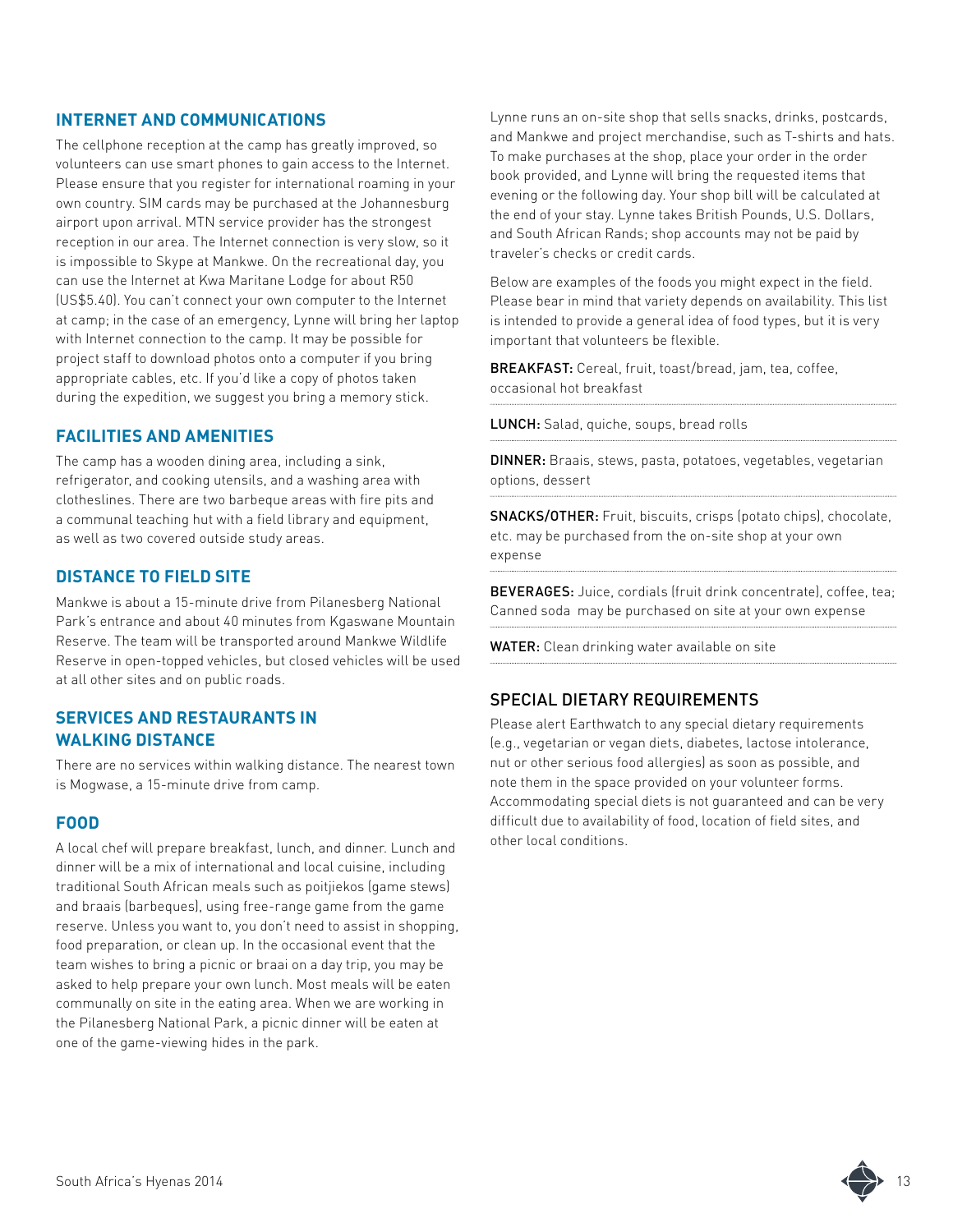## <span id="page-15-0"></span>**TRAVEL TIPS** SUGGESTIONS FOR THE ROAD

#### **LUGGAGE**

LOST AND DELAYED LUGGAGE: If your luggage goes astray, please have the airline send it to: Mankwe Wildlife Reserve AEL Mining Services. Thabazimbi Road, Mogwase, North West Province, South Africa. For assistance call Lynne MacTavish: +27 (0) 83-453-3133 (mobile phone). She must be contacted before the luggage is scheduled to arrive.

GENERAL CONSIDERATIONS: Do not bring more luggage than you can carry and handle on your own. If traveling by air and checking your luggage, we advise you to pack an extra set of field clothing and personal essentials in your carry-on bag in case your luggage is lost or delayed. Many airlines have strict baggage policies. Please check with your airline(s) on baggage weight limits, liquid restrictions, fees for checked baggage, etc.

TRANSFERRING LUGGAGE: If you will be taking an international flight that has one or more connections within the country of your destination, you must collect any checked bags at the airport where you first arrive in the destination country. After proceeding through customs, you will have to recheck your luggage before flying on to your final destination.

#### **MONEY MATTERS**

**LOCAL CURRENCY:** South African Rand  $[ZAR;$  symbol  $R$ ) = 100 cents. Notes are in denominations of R200, 100, 50, 20, and 10. Coins are in denominations of R5, 2, and 1, and 50, 20, 10 and 5 cents.

PERSONAL FUNDS: You will need money to cover any additional snacks or drinks you wish to purchase, along with any souvenirs. Operations Manager Lynne MacTavish can accept and change common currencies, and there are also currency exchange counters at international airports. Cash machines/ATMs can be accessed at Mogwase (the closest village) and Rustenberg. Be cautious when withdrawing money from an ATM. If you see someone who looks suspicious, don't withdraw money; instead, look for another ATM. If anyone asks you for help, do not help him or her or engage in conservation. Again, if you feel suspicious or uncomfortable, just leave the ATM. Keep your cash out of sight and in a safe place.

TIPPING: Most restaurants do not add a service charge to bills, and it is customary to leave a 10% to 15% tip. Parking and gas station attendants may be given whatever small change you have available; this is always appreciated, even though it may seem like a small amount. NOTE: Gratuities for the kitchen and camp staff at Mankwe Wildlife Reserve are completely voluntary but much appreciated.

#### **YOUR DESTINATION**

LANGUAGE: Afrikaans, English, and various local tribal and regional languages. All project activities and instruction will be conducted in English.

CULTURAL CONSIDERATIONS: In general, you should not wear skimpy or revealing clothing and particularly when not at Motlobo camp. If you would like to contribute to the local schools, stationery, pens, pencils, etc. are always welcome as they are perennially undersupplied.

ELECTRICITY: 220/230 volts AC, 50 Hz. Most plugs are Type M (three round pins—see image) but some plugs with two smaller pins are also found on appliances. U.S.-made appliances may need a transformer. Please do not bring unnecessary electrical equipment, as the system at the campsite is easily overloaded and charging capabilities will be limited.

For more information, see [kropla.com/electric2.htm](http://www.kropla.com/electric2.htm).

TIME ZONE: GMT + 2 hours. For time worldwide with GMT/UTC, see [worldtimeserver.com](http://www.worldtimeserver.com).



TELEPHONE DIALING CODES: When calling South Africa from another country, dial the country's international dialing code, followed by (27) and the number. When calling within South Africa, omit the (27) and dial (0). When calling another country from South Africa, dial (00), followed by the other country's country code and the number. Note: you should check with your cell phone provider to obtain any carrier-specific dialing codes you may need; many providers have dialing procedures that may differ in whole or in part from these directions. For additional information, see [kropla.com/dialcode.htm](http://countrycode.org).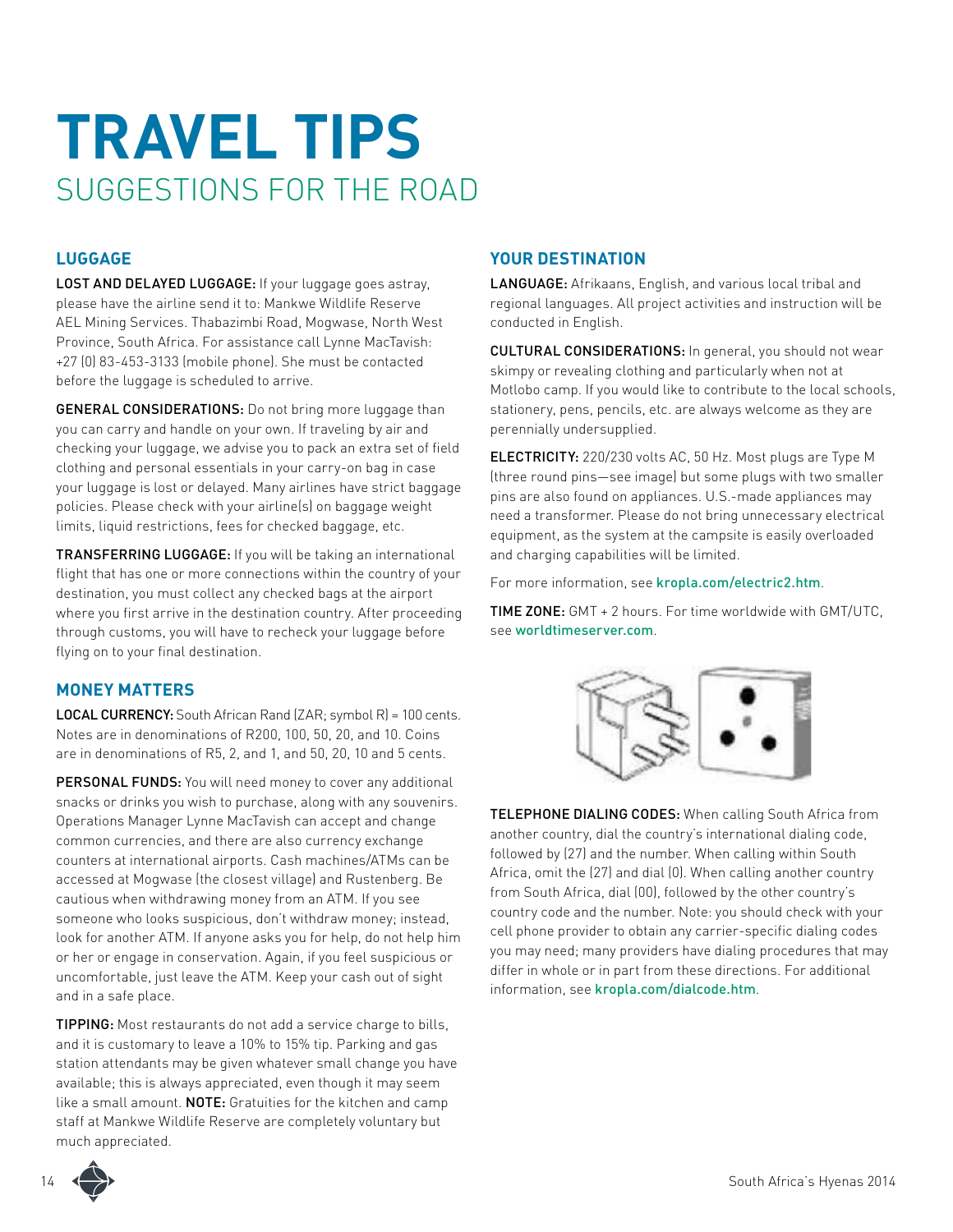## **PASSPORTS AND VISAS**

#### **WILL YOU NEED A PASSPORT?**

All visitors to South Africa must be in possession of a passport valid for at least six months past the date of entry and which must contain at least two consecutive blank (unstamped) pages, not including the "endorsement" pages at the very back. You may be refused entry if you do not comply with these requirements.

#### **WILL YOU NEED A VISA?**

Citizens of the U.S., EU, Australia, Canada, and Japan DO NOT need a tourist visa for stays of up to 90 days for entry. Citizens of other countries should check with their travel agent or a visa agency for specific visa and entry requirements.

#### INFORMATION FOR VOLUNTEERS REQUIRING VISAS ONLY

#### TYPE OF VISA TO GET: Tourist

The purpose of your visit is for vacation, holiday or travel. Immigration officials do not always understand the concept of a "working vacation" or "volunteering." Words such as "working," "volunteering," "research," or "scientific expedition" can raise questions concerning the country's foreign labor laws and about official scientific research permits and credentials, etc., to which volunteers will not be equipped to respond on their own. All required research permits for the project are in place and have been approved by the proper authorities.

WHERE TO GET A VISA: Contact your South African embassy or consulate to find out how to apply. Please note that this process can take weeks or even months. We strongly recommend using a visa agency, which can both expedite and simplify the process.

#### **SUGGESTED AGENCIES**

IN THE U.S.: Travisa; 212-613-2223; [travisa.com](http://www.travisa.com) IN EUROPE: CIBT, Inc. (UK); info**@**[uk.cibt.com](mailto:info@uk.cibt.com); [uk.cibt.com](http://www.uk.cibt.com)

IN AUSTRALIA: Ask your travel agency if it can send your visa application on your behalf.

REQUIRED INFORMATION: You will need to send your passport (valid for at least six months beyond your stay), a visa application and immigration form, two to four passportsize photos, and payment to the embassy or visa agency (if applicable). Please be sure that your passport is valid for at least six months beyond your stay.

CONTACT INFORMATION: You may need to list this contact info on your visa application and immigration form:

#### Mankwe Wildlife Reserve

P.O. Box 20784 Protea Park 0305 North West Province, South Africa +27 (083) 453-3133

#### mankwe**@**[telkomsa.net](mailto:mankwe@telkomsa.net)

COST OF A VISA: Generally between US\$40 and US\$100, but varies from country to country and can cost up to US\$180. A visa agency will charge an additional fee.

#### VOLUNTEERS UNDER 18 YEARS OF AGE

In an effort to prevent international child abduction, many governments have procedures at entry and exit points to protect minors. Thus, if a minor will be traveling with only one guardian or alone, he or she may need a notarized letter from all legal guardians stating that the minor may travel unaccompanied or in the presence of a single guardian. If necessary, this letter must give an explanation for why only one parent or someone other than a parent is signing the letter. For example, if one parent is deceased, only one parent has legal guardianship, or someone other than the parents are legal guardians, the letter should state that. Airlines may also have documentation requirements for unaccompanied minors, e.g., a birth certificate or a notarized letter like the one described above.

IMPORTANT: Requirements of specific countries and airlines vary and change frequently. You must keep informed of the requirements on your own to avoid problems at immigration. If the minor is refused entry into a country or onto a flight because of lack of documentation, there is nothing Earthwatch can do to help.

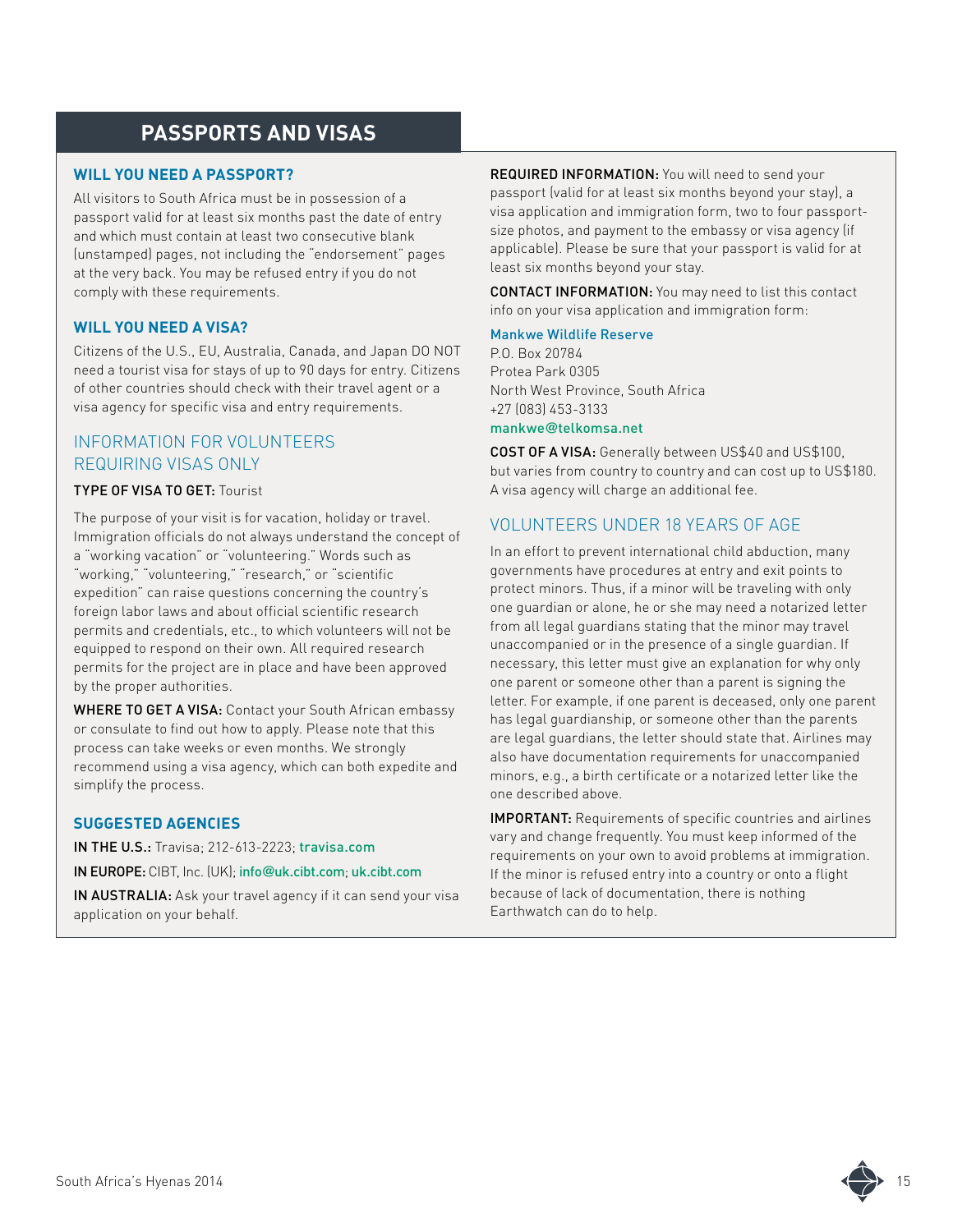## <span id="page-17-0"></span>**PROJECT CONDITIONS** THE FIELD ENVIRONMENT

### **CONDITIONS**

#### THE WEATHER IS EXPECTED TO VARY WITHIN THE LIMITS BELOW:

ANNUAL HUMIDITY: 20%-70%

TEMPERATURE RANGE: 6°-35°C/42°-95°F

October/November temperature: Average is 25°C/77°F in the day and 10-13°C/50-55°F at night.

January/February temperature: Daytime temperatures can reach over 35°C/95°F but average 26°C/79°F in the day and 10-15°C/50-60°F at night.

June/July/August temperature: Temperatures can drop below freezing at night and be up to 28°C/82°F in the day.

#### **GENERAL CONDITIONS**

The information that follows is as accurate as possible, but please keep in mind that conditions may change.

The climate of the area is sub arid, with an annual rainfall of approximately 650 millimeters (25 inches), mostly falling during summer thunderstorms between October and March. Remember that seasons in the Northern and Southern Hemispheres are reversed.

#### **ELIGIBILITY REQUIREMENTS**

All participants must be able to:

- $\Box$  Independently follow verbal and visual instructions
- $\Box$  Consistently and immediately comply with instructions from all staff, field rangers, and guides
- $\Box$  See clearly in daylight and low light (with or without corrective lenses) to a distance of 500 meters (1,640 feet), and see close up to read research instruments
- □ Enjoy being outdoors all day in all types of weather, often exposed to the sun for long periods of time or to highly variable weather conditions, which may include large temperature differences between night and day and sudden storms or drops in temperature
- $\Box$  Enjoy being outdoors in the potential presence of wild, dangerous animals, including snakes and insects
- q Walk over rough, uneven terrain with areas of dense, thorny vegetation, animal holes that can be hard to spot, or rocky and steep slopes for up to four kilometers (2.5 miles) per day and generally up to two hours per day at an average rate of one kilometer (0.6 miles) in 15 minutes, with minimal fatigue
- $\Box$  Tolerate long periods of time in the field; days can be long, and some fieldwork is conducted at night
- □ Carry personal daily supplies up to five kilograms (11 pounds), such as lunch, water, and some small field equipment (e.g., binoculars)
- Without assistance, get up into and down out of project vehicles, which may include vans, trucks with high beds, and open-topped safari vehicles
- □ Sit or ride in project vehicles with seatbelt fastened and in close proximity to other team members while traveling over rough and bumpy roads for up to approximately six hours per day. Although the team will take regular breaks, in some research areas you will not be permitted to get out of the vehicle and walk around due to the presence of dangerous animals
- $\Box$  Get low enough to access and collect samples on the ground and in the brush and to access or set up camera traps
- **■** Search for animal signs (scat, tracks) on the ground while moving over rough, uneven, sometimes rocky terrain with areas of dense, thorny vegetation, while steering clear of obstacles and animal holes
- $\Box$  Keep as quiet as possible while working in the bush
- $\Box$  Tolerate some smoke in the air if participating in the controlledburn monitoring. Those who choose to participate will be placed in areas unlikely to be affected by smoke—but winds can change and it is impossible to guarantee a smoke-free zone.
- □ Tolerate not having a reliable source of electricity throughout the night for the length of the project

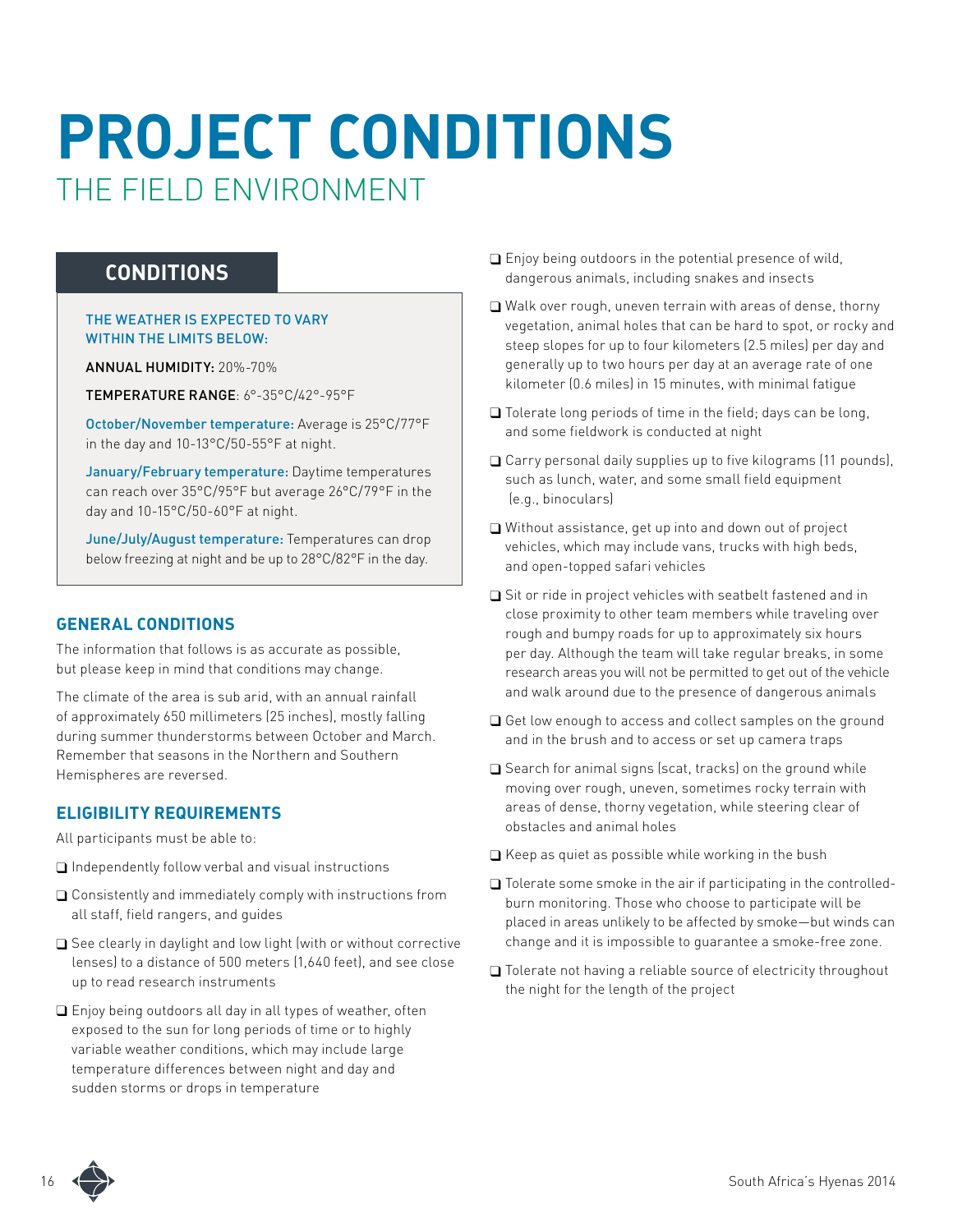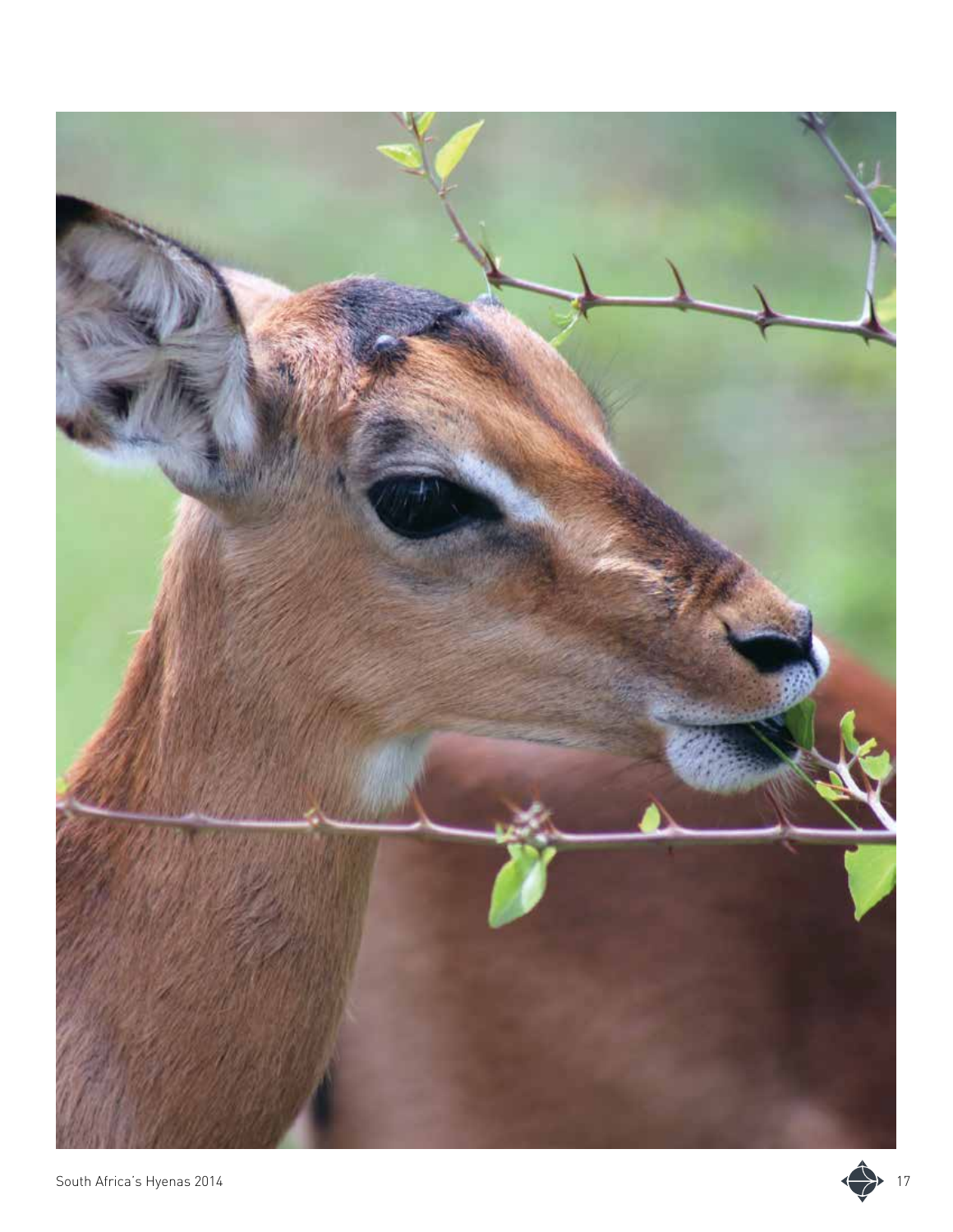You will receive training in field health and safety at the beginning of the expedition. Team members will all carry whistles and a personal first aid-kit; first-aid kit will also be kept at the field base. All fieldwork will be done in pairs of two or more, within 45 minutes of emergency medical aid.

| Hazard Type                               | Associated Risks and Precautions                                                                                                                                                                                                                                                                                                                                                                                                                                                                                                                                                                                                                                                                                                                                                                                                                                                                                                                                                                                                                                                                                                                                                                                                                                                                                    |
|-------------------------------------------|---------------------------------------------------------------------------------------------------------------------------------------------------------------------------------------------------------------------------------------------------------------------------------------------------------------------------------------------------------------------------------------------------------------------------------------------------------------------------------------------------------------------------------------------------------------------------------------------------------------------------------------------------------------------------------------------------------------------------------------------------------------------------------------------------------------------------------------------------------------------------------------------------------------------------------------------------------------------------------------------------------------------------------------------------------------------------------------------------------------------------------------------------------------------------------------------------------------------------------------------------------------------------------------------------------------------|
| Transportation                            | Hazards include fast and reckless drivers, livestock and wildlife in the road, rain, poor lighting, banditry, tire<br>punctures due to thorny brush, and vehicle breakdowns. Traffic moves on the left side of the road. South African<br>road conditions are considered good, particularly in urban areas; however, roads at the study sites can be poor: dirt,<br>gravel, or corrugated and very bumpy and either dusty or muddy and slippery depending on weather conditions. Wear<br>seatbelts whenever they are available and remain seated when the vehicle is in motion. Speeds will be kept at 50 km/<br>hr (30 mph) or below, and will usually be around 30 km/hr (20 mph). Only authorized, insured, experienced staff will<br>drive. Volunteers are not permitted to drive. We will avoid night transportation (though some night drives are part<br>of the research).                                                                                                                                                                                                                                                                                                                                                                                                                                   |
| Walking/Hiking/<br>Climbing               | Terrain can be rocky, steep, and uneven with thick vegetation, especially in the wet season. There may be animal<br>holes in the ground, covered by grasses and hard to spot. Some areas have dense, thorny acacia scrub. There is<br>a possibility of sprains, bruises, and strains when walking. Walk carefully and attentively, and be aware of your<br>surroundings at all times. We will walk on tracks and paths where possible. Appropriate clothing and footwear<br>(e.g., long trousers, hat, socks, and well-broken-in hiking boots with ankle support) are required for fieldwork.<br>Closed-toe shoes must be worn at night.                                                                                                                                                                                                                                                                                                                                                                                                                                                                                                                                                                                                                                                                            |
| Animals at<br>Accommodations              | Two domesticated cats live at Mankwe Wildlife Reserve. Those with allergies should note this on their participation<br>forms and bring medication as appropriate.                                                                                                                                                                                                                                                                                                                                                                                                                                                                                                                                                                                                                                                                                                                                                                                                                                                                                                                                                                                                                                                                                                                                                   |
| Perimeter Fence                           | Mankwe's perimeter fence is electrified because of wildlife. To avoid shock, do not touch this fence.                                                                                                                                                                                                                                                                                                                                                                                                                                                                                                                                                                                                                                                                                                                                                                                                                                                                                                                                                                                                                                                                                                                                                                                                               |
| Project Location                          | Mankwe has been on land leased from the AEL Mining Services company for over 20 years. Next to the reserve,<br>AEL runs a factory that produces detonators for mining operations, which poses a risk of accident. However,<br>AEL has over 100 years of experience and extensive risk management practices.                                                                                                                                                                                                                                                                                                                                                                                                                                                                                                                                                                                                                                                                                                                                                                                                                                                                                                                                                                                                         |
| Plants                                    | Some plants may be poisonous if eaten or if they come into close contact with open wounds. Several plants, such<br>as acacias, have large thorns that can cause injury. Staff will help you identify harmful plants. Certain plants and<br>pollens may cause allergic reactions (e.g., hay fever) in some volunteers. Those with allergies should bring and<br>carry medication as appropriate and identify themselves to staff.                                                                                                                                                                                                                                                                                                                                                                                                                                                                                                                                                                                                                                                                                                                                                                                                                                                                                    |
| Large Animals                             | Many large, potentially dangerous mammals, including lions, rhinos, and elephants, live in the region. All wild<br>animals can be dangerous. Do not approach, antagonize, or tease any animal. Because of wildlife, you may not<br>leave the research camp (as defined by the lawns surrounding the camp, beyond which is tall grass). Teams may<br>travel in open vehicles at sites with no large predators. When traveling between sites or in Pilanesberg National<br>Park, where dangerous wildlife is present, the team will ride in closed vehicles. In Pilanesberg, you are strictly<br>forbidden to lean or climb out of the vehicle windows. You may only exit the vehicle at tourist hides and at the<br>Pilanesberg Visitors Centre. Field rangers will accompany groups in areas with large, dangerous animals and will<br>carry weapons for your protection. Rangers are well trained in weapon use. Volunteers will NOT be permitted to<br>handle weapons at any time. Weapons are kept unloaded unless the teams are walking transects. When with armed<br>rangers, walk in single file and always stay behind the guide. Keep within five meters of the person in front of you,<br>be as quiet as possible, and wear earth-toned clothing. Always obey the guide and be aware of your surroundings. |
| Monitoring for<br>Evidence of<br>Poaching | While this optional task is scheduled for times when poachers are not typically active, encountering a poacher is<br>always possible. Those who take part in this activity should heed the instruction of the project staff, scouts, and/or<br>trackers at all times. Do not engage with a poacher should one be encountered.                                                                                                                                                                                                                                                                                                                                                                                                                                                                                                                                                                                                                                                                                                                                                                                                                                                                                                                                                                                       |
| Animal Handling                           | You may participate in animal handling. Potential risks are bites or scratches. If you do participate, you'll receive<br>instructions and a safety briefing, and be supervised or assisted at all times. You may not handle animals unless under<br>the direct supervision of trained project staff. Protective equipment (e.g., gloves) will be provided. Always wash your<br>hands after handling an animal.                                                                                                                                                                                                                                                                                                                                                                                                                                                                                                                                                                                                                                                                                                                                                                                                                                                                                                      |

#### **POTENTIAL HAZARDS**

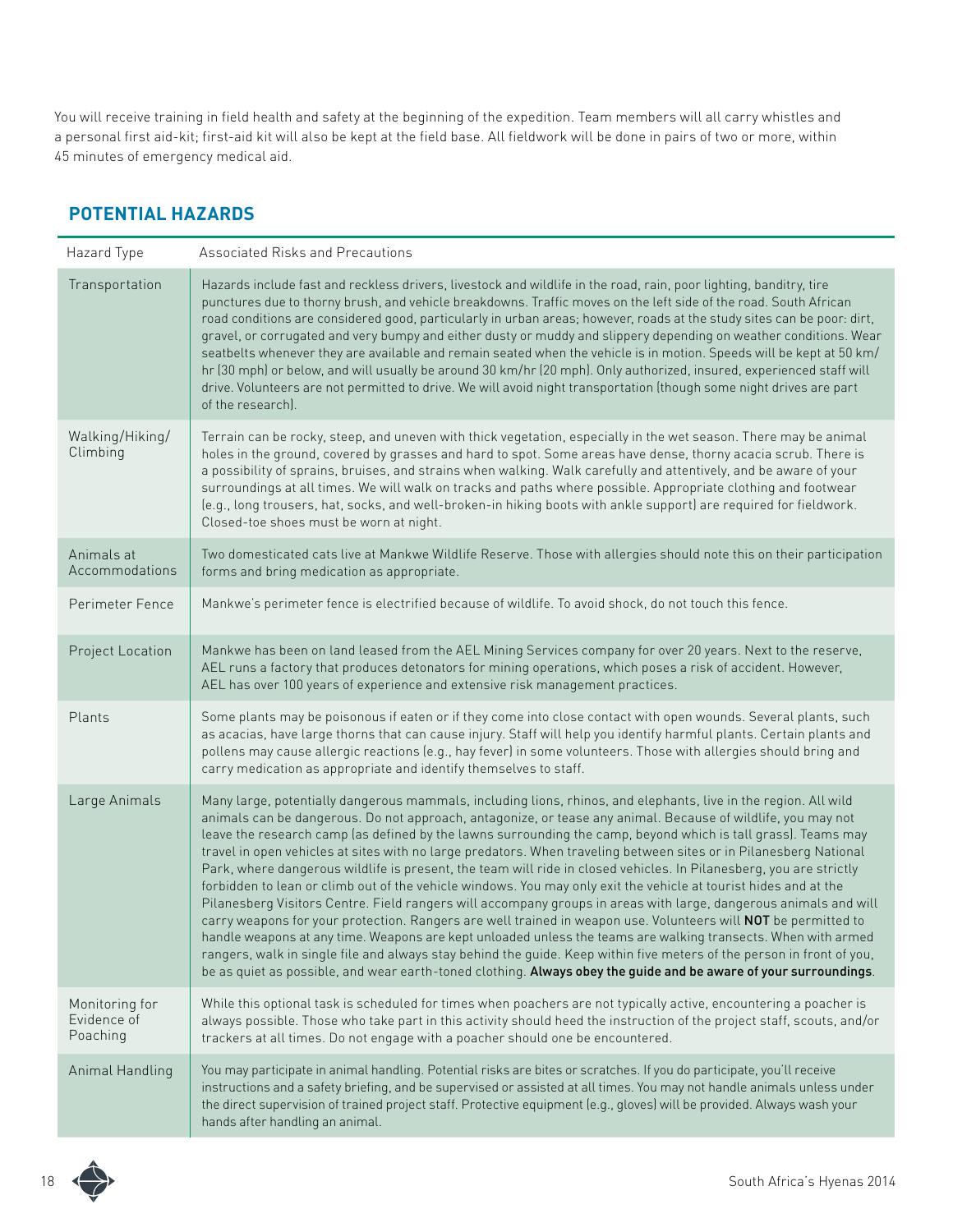

| Snakes                        | Venomous snakes are present, including spitting cobras and vipers. You'll receive training in snakebite prevention<br>and what to do in the event of an incident before fieldwork begins. Snakebite procedures will also be posted at the<br>field base. Wear ankle-high hiking boots in the field and closed-toe shoes at night. Never handle or attempt to<br>catch a snake.                                                                                                                                                                                                                                                                                                                                                                                                                                                                                                  |
|-------------------------------|---------------------------------------------------------------------------------------------------------------------------------------------------------------------------------------------------------------------------------------------------------------------------------------------------------------------------------------------------------------------------------------------------------------------------------------------------------------------------------------------------------------------------------------------------------------------------------------------------------------------------------------------------------------------------------------------------------------------------------------------------------------------------------------------------------------------------------------------------------------------------------|
| Arthropods                    | Ants, spiders, flies, mosquitoes, bees, and wasps are present in the field areas. Ticks, which can transmit<br>encephalitis, may also be present. To minimize risk, bring and use insect repellent, check yourself daily for ticks,<br>and wear neutral-colored field attire, including long pants tucked into socks. Ticks that are latched onto the skin<br>should be removed with tweezers; staff can assist. Those with allergies should bring medication (antihistamines,<br>at least two EpiPens, etc.) as appropriate.                                                                                                                                                                                                                                                                                                                                                   |
| Smoke Inhalation              | Smoke inhalation is possible during the voluntary controlled burn monitoring. Reduce this risk by covering your<br>nose and mouth with a scarf or mask (dust masks can be provided) and leaving smoky areas immediately. The<br>fire team will place participants in areas deemed unlikely to be affected by smoke, but winds can change, and<br>it is impossible to guarantee a smoke-free zone. Anyone with respiratory problems should not take part in burn<br>monitoring and/or should stay in vehicles only.                                                                                                                                                                                                                                                                                                                                                              |
| <b>Burns</b>                  | It is possible, though highly unlikely, to sustain burns while monitoring controlled fires. Those who participate are<br>never placed in areas known to be dangerous. At the first sign of danger, monitors will move to a safe area. In the<br>unlikely event of a burn, normal first-aid procedures will be followed. Always follow staff and field-ranger<br>instructions.                                                                                                                                                                                                                                                                                                                                                                                                                                                                                                   |
| Climate/Weather               | Risks include heat stroke, heat exhaustion, sunburn, dehydration, and sudden storms or drops in temperature,<br>which may lead to chills. There can be large temperature differences between night and day; it can get quite cold<br>at night, particularly in winter (June, July, and August). Carry at least one quart (about one liter) of water, a sun hat,<br>and sunscreen during fieldwork. Drink plenty of water throughout the day and inform a staff member if you feel<br>tired or ill. Fieldwork will be restricted during the hottest part of the day in the dry season. Bring waterproof and<br>warm clothing; clothing that can be layered is highly recommended. Weather conditions will be monitored via local<br>media during the expedition.                                                                                                                 |
| Swimming                      | There is a swimming pool at the local lodge that the team may visit on the recreational day. There is no lifeguard<br>on duty. Always notify a staff member where and when you will be swimming and never swim alone or at night. The<br>field sites also have several dams and natural water bodies-DO NOT go swimming or wading in any of these due<br>to the risks of drowning and schistosomiasis, a disease caused by a parasite found in standing water.                                                                                                                                                                                                                                                                                                                                                                                                                  |
| Political/Social/<br>Cultural | Political tensions in South Africa can often result in demonstrations, protests, strikes, or rallies, usually in urban<br>areas. These events can turn violent. Avoid all protests, demonstrations, etc.                                                                                                                                                                                                                                                                                                                                                                                                                                                                                                                                                                                                                                                                        |
| Project Tasks/<br>Equipment   | Project staff will instruct you on proper research methodology and safety. Follow staff and field ranger<br>instructions at all times. Wear protective gloves (provided) if collecting scat samples and thoroughly wash<br>your hands after all field excursions.                                                                                                                                                                                                                                                                                                                                                                                                                                                                                                                                                                                                               |
| Personal Security             | Most visits to South Africa are trouble free, but crime can be a problem, particularly in cities such as<br>Johannesburg. Use sensible precautions in cities: do not carry money conspicuously; do not walk alone; ignore<br>people who solicit you for donations; do not wear jewelry, "tourist outfits" (e.g., safari clothes, conspicuous<br>cameras and/or binoculars) or revealing clothing; always take a taxi when going out after dark; and use ATMs with<br>caution. There is a small risk of encountering crime when in transit between field sites. We reduce the risk of theft<br>by locking up personal items while in transit and at field sites. We always avoid high-risk areas and will warn the<br>team of any potential risks before entering hazardous areas. Do not bring expensive equipment or jewelry with you;<br>leave unnecessary valuables at home. |

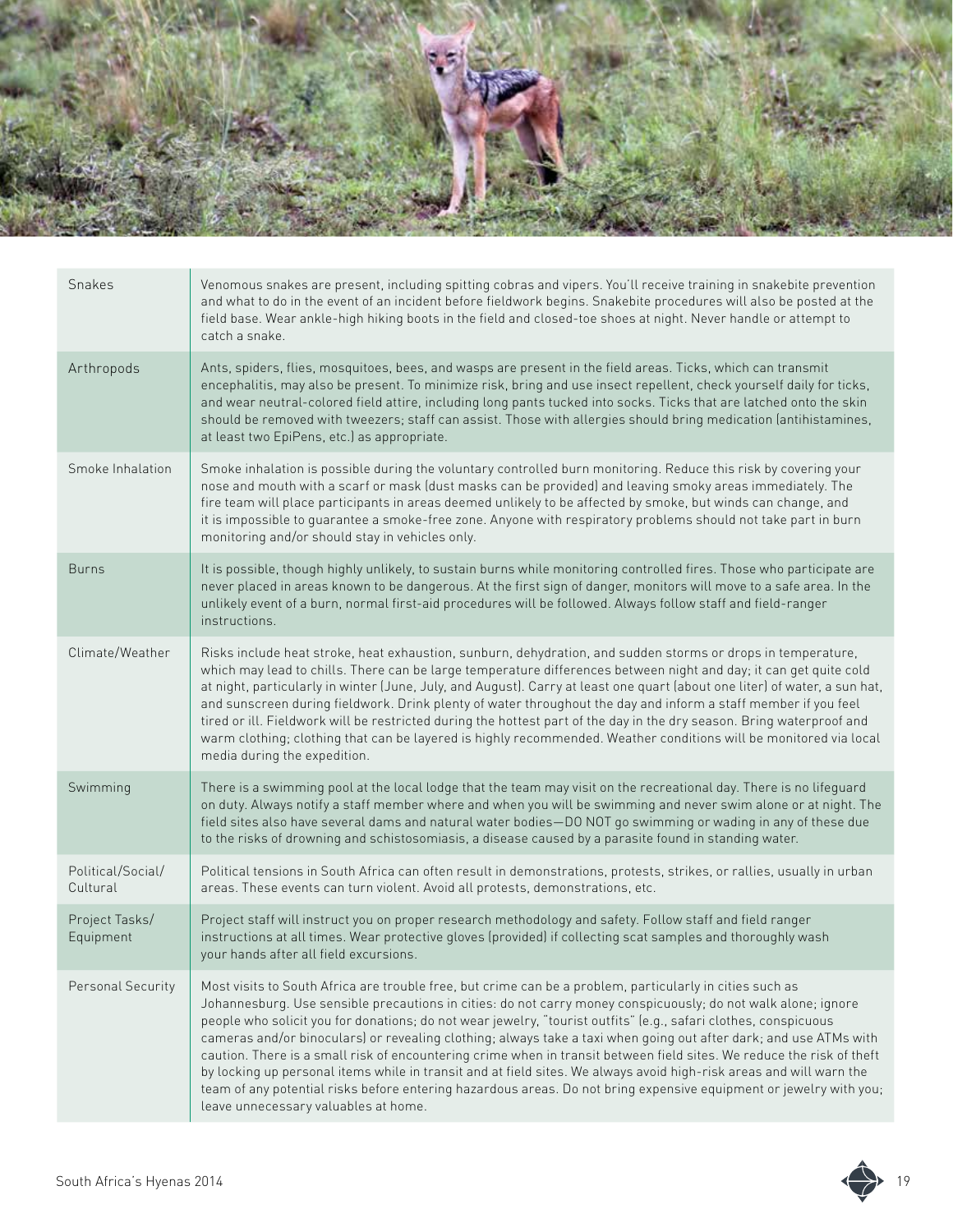## <span id="page-21-0"></span>**SAFETY** HEALTH INFORMATION

### **PROJECT VACCINATIONS**

REQUIRED: If traveling from countries or region where yellow fever is endemic, you must have a certificate of vaccination.

RECOMMENDED FOR HEALTH REASONS: Hepatitis A and B

#### **ROUTINE IMMUNIZATIONS**

All volunteers should have the following up-to-date immunizations: DPT (diphtheria, pertussis, tetanus), polio, MMR (measles, mumps, rubella), and varicella (if you have not already had chicken pox). Please be sure your tetanus shot is current.

Medical decisions are the responsibility of each volunteer and his or her doctor, and the following are recommendations only. Earthwatch can only provide details regarding suggested vaccinations, and we are not a medical organization.

#### **ADVICE REGARDING DISEASES**

Diseases found in South Africa include malaria, dengue fever, filariasis, leishmaniasis, onchocerciasis, African tick bite fever, trypanosomiasis, schistosomiasis, tuberculosis, and HIV. Traveler's diarrhea also affects many international travelers. Please see the U.S. Centers for Disease Control and Prevention ([cdc.gov](http://www.cdc.gov)) or the World Health Organization ([who.int/](http://www.who.int/en/)) websites for more information on these conditions and how to avoid them.

A few notes on vaccinations and treatment:

• MALARIA is not present at the research site; however, it is found elsewhere in the country. Chloroquine-resistant malaria is prevalent in some of the popular tourist areas of the Limpopo (Northern) Province, Mpumalanga (including Kruger National Park), and parts of KwaZulu-Natal. The risk can be greatly reduced by using malaria prophylactics and taking precautions against mosquito bites (using insect repellent and wearing long-sleeved shirts and trousers in the evening). Speak with your doctor about prophylactics.

• RABIES: A rabies vaccination is not compulsory for this expedition; you will not handle any rabies-carrying wildlife. However, you may wish to consult with their health care providers about the vaccine given the prevalence of loose and stray dogs in the region. Avoid stray dogs at all times.

 The rabies pre-exposure vaccination consists of three doses over a 28-day period. Please be sure to consult your physician or travel health clinic well before your expedition to ensure that you have time for the full vaccination series. If you have previously been vaccinated, a booster shot may be required. The pre-exposure vaccination does not eliminate the need for post-exposure medical attention and treatment, but it does provide additional protection against the disease in event of a delay in treatment. In addition, bites or scratches should be immediately and thoroughly washed with soap, clean water, and a topical povidone-iodine solution or ethanol.

• TUBERCULOSIS: Volunteers returning from developing countries may wish to have a (PPD)-tuberculin skin-test to screen for potential infection.

#### **EMERGENCIES IN THE FIELD**

Minor injuries can be treated onsite. If medical advice is required a local doctor is situated 20 minutes away from the Mankwe campsite and from Pilanesberg National Park in Mogwase. There is also a private hospital with an emergency room in Rustenberg, approximately a 45-minute drive from Mankwe and Pilanesberg. If medical evacuation is necessary, Pilanesberg Airport, approximately a 30-minute drive from Mankwe, has the nearest airstrip. Mankwe also has landing permission for an airlift anywhere on site in case of emergency.

If there's an emergency at home for which a volunteer must leave the expedition early, he or she will be transported by vehicle to the Sun City bus terminal to catch a bus to the Johannesburg International Airport. The bus company runs a private shuttle to the airport with three departures a day for approximately R500 (US\$70, €70, £50 as of January 2010) per person one way.

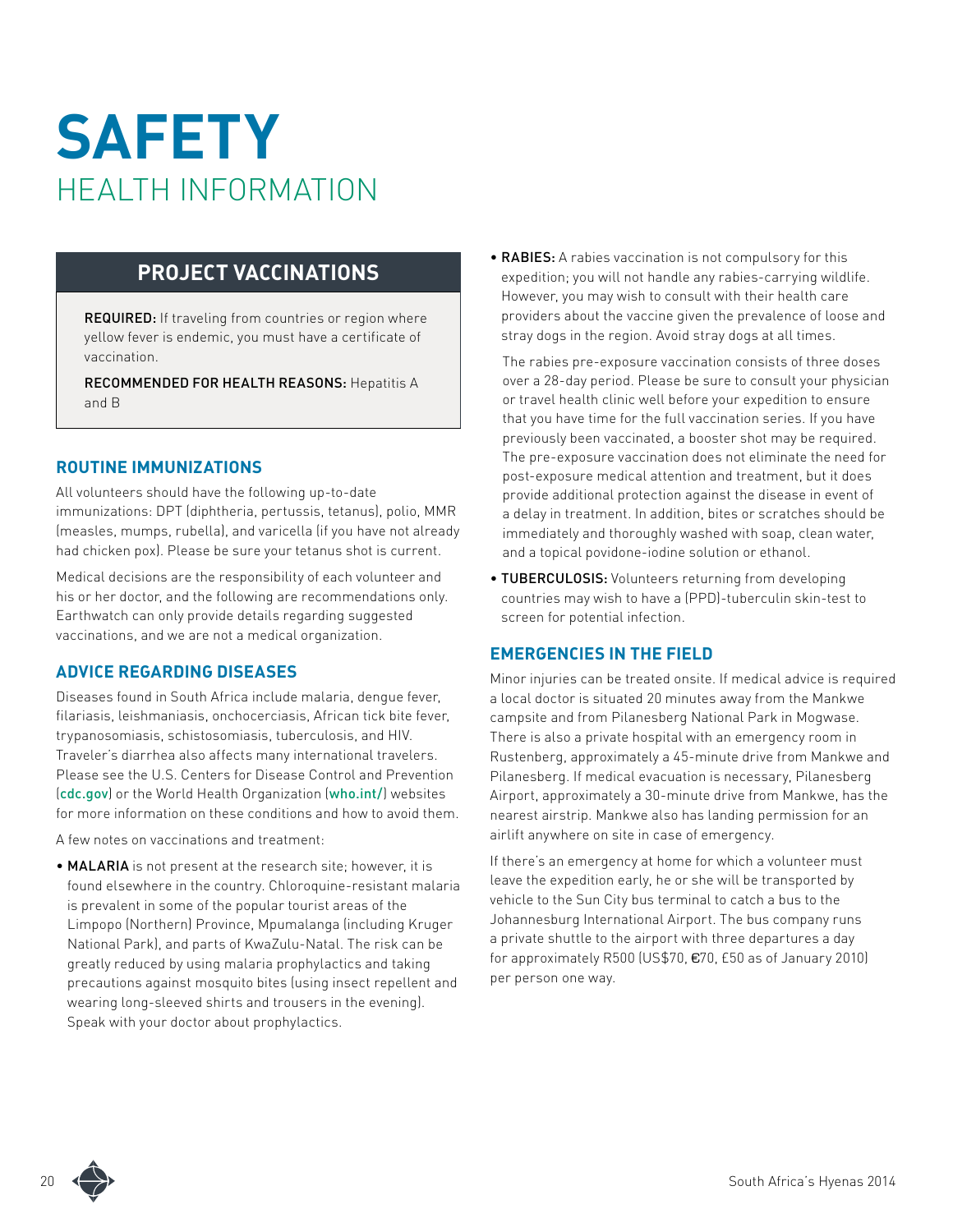PHYSICIAN, NURSE, OR EMT ON STAFF: Project staff members are not medical professionals.

STAFF CERTIFIED IN CPR AND FIRST AID: Dawn Scott, Lynne MacTavish, Dougal MacTavish, Charles Theron, Sam Schimmel and Lauren Jones.

#### **NEAREST CLINIC:**

Dr. Kirsten, Mogwase shopping complex TEL: +27 (14) 552-1637 20-minute drive from the project site

#### **NEAREST HOSPITALS:**

Ferncrest Hospital

Moumo Street, Thlabane, Rustenburg TEL: +27 (14) 568-4399 FAX: +27 (14) 565-4346

#### Peglarae Hospital

104 Kock Street, Rustenburg TEL: +27 (14) 597-2680 FAX: +27 (14) 592-7527 45-minute drive from the project site

#### **INSURANCE**

Travel insurance is included in the contribution you pay to Earthwatch. The insurance covers your travel medical risks, including medical expenses and emergency medical evacuation, while you are traveling. It also provides trip cancellation insurance and baggage and personal money insurance. It does not provide personal liability insurance. Earthwatch's insurance is applicable during travel to and from the expedition site and the duration of the expedition, but does not apply to detours for personal vacations made on the same trip. This insurance policy is secondary to your existing health insurance policy.

For more information, please see [earthwatch.org/expeditions/](http://earthwatch.org/expeditions/travel-insurance) [travel-insurance](http://earthwatch.org/expeditions/travel-insurance). Refer any queries regarding Earthwatch's travel policy to our insurance liaison at +1 (978) 450-1222 or insurance**@**[earthwatch.org](mailto:insurance@earthwatch.org).

If you booked through Earthwatch Australia, please contact them at +61 (0) 9016 7590 or earth**@**[earthwatch.org.au](mailto:earth@earthwatch.org.au) for any queries.

#### **EARTHWATCH'S 24-HOUR EMERGENCY HOTLINE (OUTSIDE AUSTRALIA)**

Call Earthwatch's 24-hour on-call duty officer in the U.S.:

- +1 (978) 461-0081
- +1 (800) 776-0188 (toll-free for calls placed from within the U.S.)

#### **HEALIX INTERNATIONAL:**

+44-20-3667-8991 (collect calls and reverse charges accepted) U.S. TOLL FREE: +1-877-759 3917 U.K. FREE PHONE: 0-800-19-5180 EMAIL: [earthwatch](mailto:earthwatch@healix.com )**@**healix.com

#### **EARTHWATCH'S 24-HOUR EMERGENCY HOTLINE (WITHIN AUSTRALIA):**

+61-0-3-8508-5537

After business hours, leave a message with our live answering service. State that you have an emergency and give the name of your expedition, your name, the location from which you are calling, and if possible, a phone number where you can be reached. An Earthwatch staff person will respond to your call within one hour.

#### **EMERGENCY MEDICAL AND EVACUATION ASSISTANCE**

For emergency assistance in the field, please contact Earthwatch's 24-hour emergency hotline number highlighted in the box. You may also contact our assistance provider, Healix International, at the number highlighted in the event of a medical or evacuation emergency or for routine medical and travel advice, such as advice on visas and vaccine requirements.

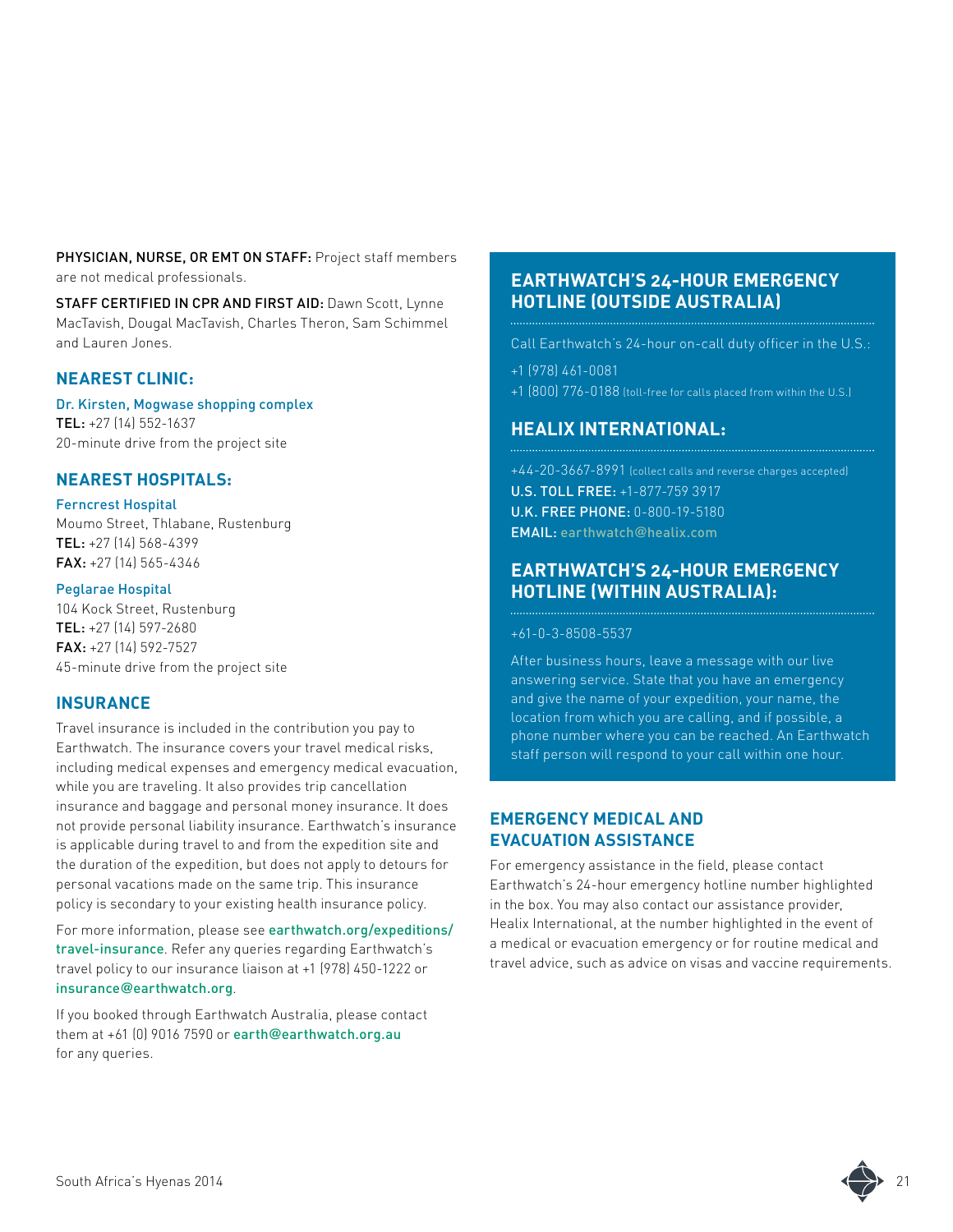## <span id="page-23-0"></span>**PROJECT STAFF** YOUR RESOURCES IN THE FIELD



EARTHWATCH SCIENTIST DR. DAWN SCOTT, a principal lecturer at the University of Brighton (U.K.), specializes in mammalian predator and prey ecology. In 2000, she completed her Ph.D. on aspects of the ecology of desert rodents in Jordan. Dr. Scott has over ten years of research experience and expertise in mammal ecology, biodiversity, and behavior. She has worked on research projects on human-wildlife conflict in Jordan, Chile, Zambia, South Africa, Indonesia, and the U.K. Schedule: To be determined



EARTHWATCH SCIENTIST LYNNE MACTAVISH has served as the operations manager at Mankwe Wildlife Reserve since 1999. She has worked in the tourist industry for more than eighteen years and is an experienced field guide. She received the UBS African Scientist Programme fellowship award for training in principal investigator responsibilities, scientific training, and support. She has been fundamental in developing this project and its success, and leads the field training, safety assessment, data collection, and field logistics. Schedule: All teams



EARTHWATCH SCIENTIST DR. ANJA ROTT is a principal lecturer at the University of Brighton. She earned her Ph.D. researching parasitoid food webs at Imperial College (U.K.). She has more than fifteen years of experience in academic research with expertise in community, population and chemical ecology, and entomological ecology (namely in multi-trophic insect plant interactions and pollination and dung beetle ecology). She has conducted fieldwork in South Africa, India, and Europe. Schedule: Team 4

EARTHWATCH SCIENTIST NIALL WALDEN is a postgraduate student at the University of Brighton. He has a BSc in Ecology and has been visiting the field site since 2012. He has been involved with the Scavengers research project since 2013 when he led and conducted research into perceptions and attitudes of South African school children to carnivores. His interested are in ecosystem services and human attitudes towards wildlife. Schedule: Teams 1-4

EARTHWATCH SCIENTIST DR. RICHARD YARNELL (Nottingham Trent University) will provide scientific advice and support from the U.K. Other park wardens, staff, and students may also join teams in the field.

NOTE: Staff schedules are subject to change.

AN EARTHWATCH TEEN TEAM FACILITATOR will also accompany your team from the time you step off the plane for the rendezvous until the end of the expedition. If you have any questions or problems, such as issues with another volunteer, homesickness, or an emergency back home, please talk to your facilitator. Follow your facilitator's advice on safety and personal conduct. All facilitators have experience teaching and leading groups of teenagers. Remember, your facilitator is there for you. (Teen: Facilitator ratio is approx. 6:1)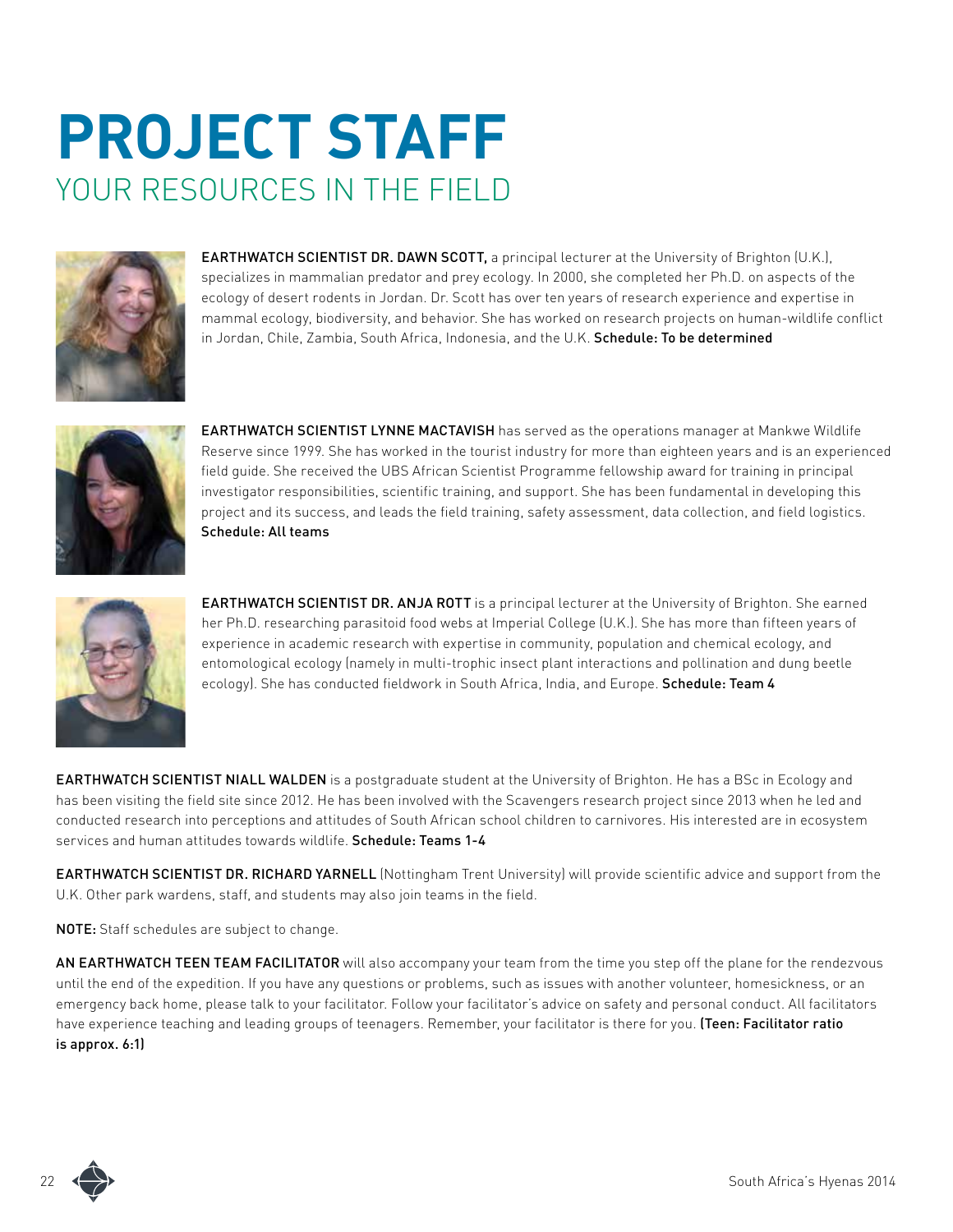## <span id="page-24-0"></span>**RECOMMENDED READING** YOUR RESOURCES AT HOME

### **RESOURCES**

#### **BOOKS**

- Carruthers, V. Wildlife of Southern Africa. Cape Town: Struik Publishers, 2000. Note: Covers a wide range of wildlife, but not in much detail.
- Mills, G. Kalahari Hyaenas: Comparative Behavioral Ecology of Two Species. Caldwell, N.J.: Blackburn Press, 2003.

#### **ARTICLES**

- Thorn, M. Green, M. Dalerum, F., Bateman, P.W., and Scott D.M. "What drives human–carnivore conflict in the North West Province of South Africa." Biological Conservation (150): 23-32.
- Thorn, M. Green, M. Keith, M., Marnewick, K., Bateman, P.W., Cameron, E. Z., and Scott D.M. "Distribution patterns and implications for the status of carnivore populations in northern South Africa." Oryx 5 (44).
- Thorn, M., Green, M. Bateman, P.W., Waite, S. and Scott, D.M. "Brown hyaenas on roads: Estimating carnivore occupancy and population size using spatially auto-correlated sign survey replicates." Biological Conservation 144(6): 1799-1807.
- Thorn, M., Green, M. Bateman, P.W., Cameron, E. Yarnell, R, and Scott D.M.. "Comparative performance of spoor surveys, spotlighting, camera trapping and audio playbacks in a landscape-scale carnivore survey." South African Journal of Wildlife Research 40(1): 79–86.

### **FIELD GUIDES**

- Estes, R. The Behavior Guide to African Mammals. Berkeley, CA: University of California Press, 1991. NOTE: Excellent for large mammal behavior.
- Sinclair, I., Hockey, P., and Tarboton, W. Guide to the Birds of Southern Africa. 2nd ed. Cape Town: Struik Publishers, 1998. Note: Essential for birdwatchers.
- Stuart, C. and Stuart, T. Field Guide to Mammals of Southern Africa. Cape Town: Struik Publishers, 2000. Note: Good photos for animal identification.
- Stuart, C. and Stuart, T. Field guide to Tracks and Signs of Southern and East African Wildlife. Cape Town: Struik Publishers, 2000. Note: Good photos for track identification.

### **WEBSITES**

- MANKWE WILDLIFE RESERVE: [mankwewildlifereserve.net/](http://earthwatch.org/expeditions/south-africas-hyenas/south-africas-hyenas-teenwww.mankwewildlifereserve.net/ )
- PILANESBERG NATIONAL PARK: [tourismnorthwest.co.za/pilanesberg/index.html](http://www.parksnorthwest.co.za/pilanesberg/)
- IUCN HYAENA SPECIALIST GROUP: [hyaenidae.org/](http://www.hyaenidae.org/about-the-group/richard-yarnell-dawn-scott.html) [about-the-group/richard-yarnell-dawn-scott.html](http://www.hyaenidae.org/about-the-group/richard-yarnell-dawn-scott.html)
- PUBLICITY FILM: [youtube.com/user/EarthwatchInstitute](http://www.youtube.com/user/EarthwatchInstitute)
- ENCYCLOPEDIA OF LIFE: [fieldguides.eol.org/fieldguide](http://www.fieldguides.eol.org/fieldguide-view.php?guidekey=159)[view.php?guidekey=159](http://www.fieldguides.eol.org/fieldguide-view.php?guidekey=159)

### **EARTHWATCH SOCIAL MEDIA**

- FACEBOOK: [facebook.com/Earthwatch](https://www.facebook.com/Earthwatch)
- YOUTUBE: [youtube.com/earthwatchinstitute](http://www.youtube.com/earthwatchinstitute)
- TWITTER: [twitter.com/earthwatch\\_org](https://twitter.com/earthwatch_org)

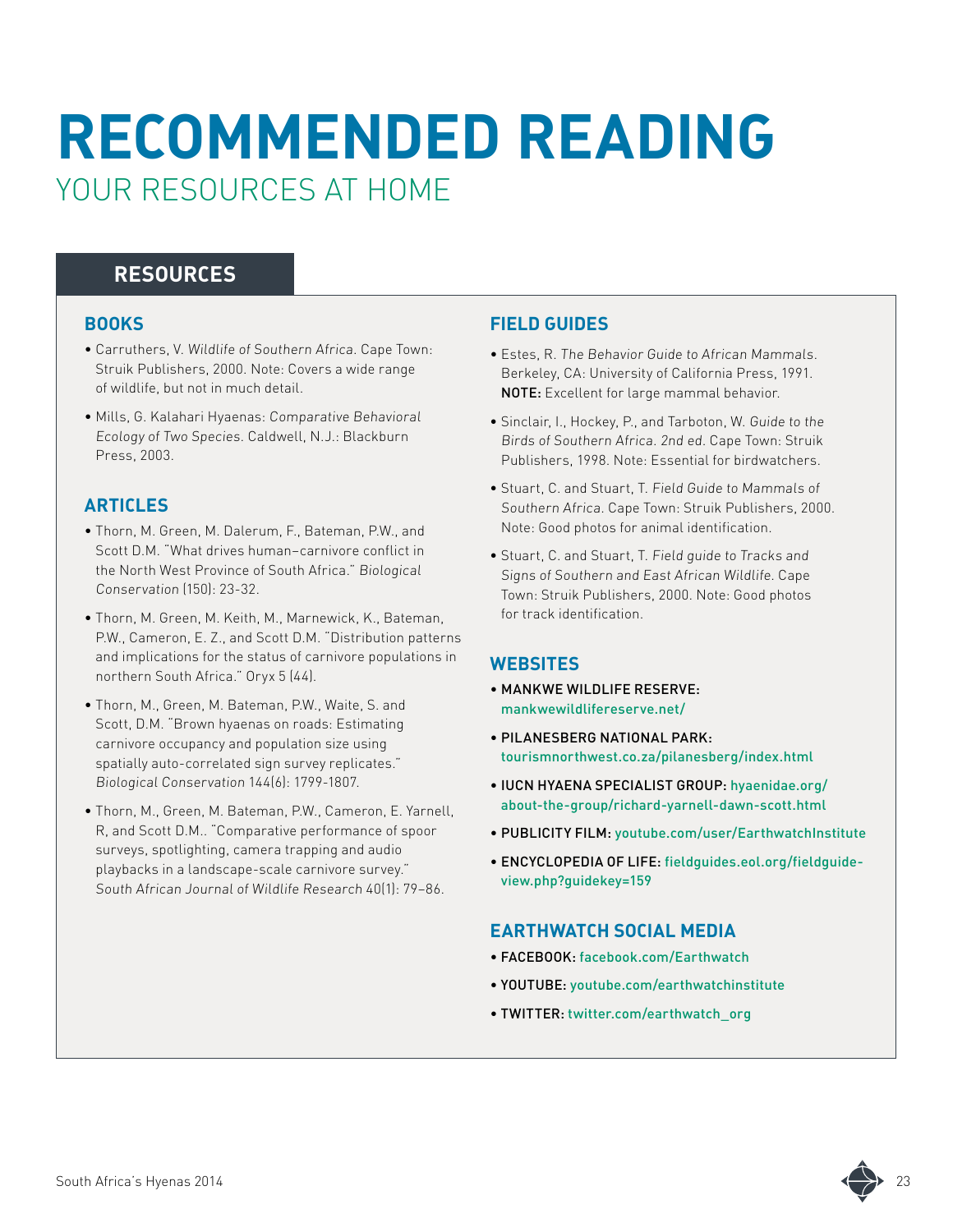# <span id="page-25-0"></span>**PARTICIPANT RIGHTS AND RESPONSIBILITIES**



This document contains important information concerning Earthwatch Institute policies and participant rights and responsibilities for inclusion in an Earthwatch expedition. Please read this document thoroughly and sign the Liability Release section of your Earthwatch Participation Form to indicate that you understand and accept the risks inherent to your expedition and the policies, rights, and responsibilities enumerated in this document. You will not be permitted to participate in an expedition until Earthwatch has received the signed release form.

#### **INTELLECTUAL PROPERTY RIGHTS**

It is permissible to share photos, videos, and stories of your expedition with family, friends, local media, and in a public forum. Sharing your new perspectives and experiences is welcomed and encouraged.

However, please recognize that all information, data, and images shared or gathered in the course of your expedition's field work become the intellectual property of the Earthwatch scientist. Co-opting or plagiarism of data, images, or information gathered during an expedition for use in a scientific thesis, master's, or PhD work, or for profit or for the academic or business use of a third party without the permission of the Earthwatch scientist is strictly prohibited. Please be aware that data gathered during the interviewing of local people become the intellectual property of the Earthwatch scientist. Earthwatch scientists have the right to place additional restrictions on your ability to share data or certain research-related images.

Conversely, an Earthwatch scientist may give written permission to use data and images for academic or profitable activity. Please be sure to ask what is acceptable to the Earthwatch scientist.

Fellows or scholarship recipients are sometimes required to submit a written report reflecting what they have learned on a project, sometimes as a step toward developing a curriculum. Earthwatch scientists have the right but not the obligation to review and edit materials involving information gathered on one of their expeditions.

#### **DISCRIMINATION**

Earthwatch does not discriminate on the basis of race, religion, ethnicity, national origin, gender, sexual orientation, or any other reason prohibited by applicable law and respects participants' right to privacy. However, you must be aware that local laws in countries in which Earthwatch operates may not be antidiscriminatory and that the possibility exists that local residents may not have an awareness of preferred practice regarding discrimination.

Discrimination on the basis of race, religion, ethnicity, national origin, gender, or sexual orientation will not be tolerated on Earthwatch teams. Disruptive behavior or verbal, physical, or any other type of abuse or harassment will also not be tolerated. Violation of Earthwatch's nondiscrimination policy is grounds for expulsion from the program without a refund.

#### **INTIMATE RELATIONSHIPS**

Earthwatch scientists, their staff, their colleagues, and their associates are prohibited from becoming romantically involved with participants during the entire duration of the period that the team is in the field. Romantic relationships that may otherwise seem permissible may eventually create an unpleasant or unproductive work environment and are therefore prohibited for the duration of an Earthwatch project.

#### **SEXUAL HARASSMENT**

Please recognize that the relationship that exists between Earthwatch scientists and staff and participants is analogous to the student-teacher relationship. Therefore, please be aware of the following policies.

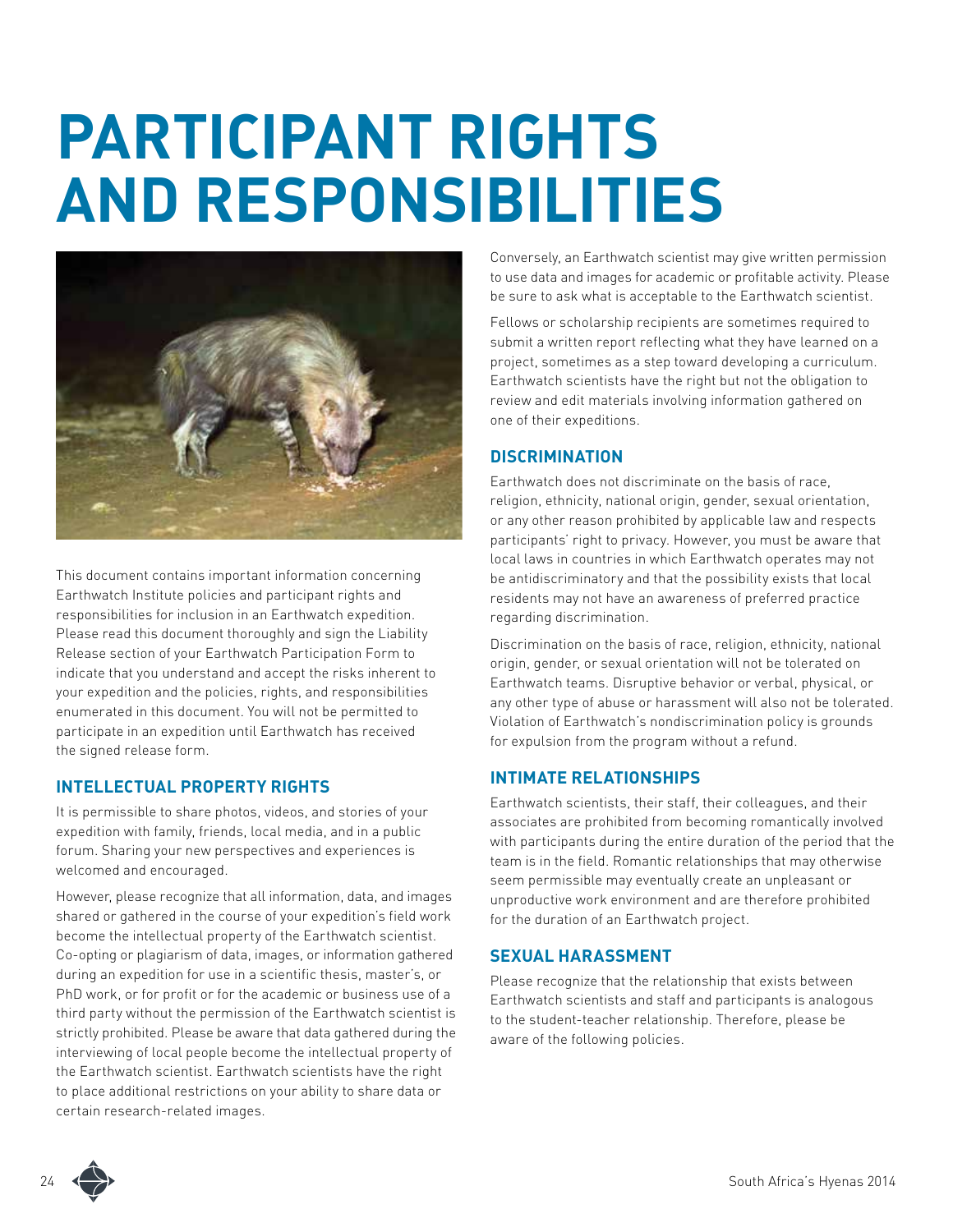

Sexual harassment of participants by the Earthwatch scientist or Earthwatch staff is prohibited. Likewise, sexual harassment of other participants, Earthwatch field staff, or local people by participants is also prohibited.

Sexual harassment infringes on an individual's right to an environment free from unsolicited and unwelcome sexual overtones of conduct either verbal or physical. Sexual harassment does not mean occasional compliments of a socially acceptable nature.

Sexual harassment refers to conduct which is offensive, which harms morale, or which interferes with the effectiveness of Earthwatch expedition teams; such conduct is prohibited. Lewd or vulgar remarks, suggestive comments, displaying derogatory posters, cartoons, or drawings, pressure for dates or sexual favors, and unacceptable physical contact or exposure are examples of what can constitute harassment. No one should be touched in areas that would be covered by a bathing suit. It is important to realize that what may not be offensive to you may be offensive to participants, the local population, or Earthwatch field staff.

Any individual who feels subjected to sexual harassment or has any knowledge of such behavior should report it at once to the Earthwatch scientist, Field Team Leader, or other Earthwatch staff member. The Earthwatch scientist or Field Team Leader will notify Earthwatch when an accusation of sexual harassment or abuse is made or when such conduct is witnessed.

All reports of sexual harassment will be handled with discretion and will be promptly and thoroughly investigated. Any participant who is found to have engaged in conduct constituting sexual harassment will be removed from the expedition at his or her own expense. If a minor is involved in allegations of sexual harassment, his or her parents or guardians will be contacted.

#### **DRUGS**

Laws on drug use in most countries are severe and may impose lengthy prison terms or the death penalty. The manufacture, possession, use, purchase, or sale of illegal drugs or other illegal substances while on an Earthwatch expedition is strictly prohibited. Prescription drugs may only be purchased and used by the individual indicated on the prescription in keeping with their intended use guidelines.

#### **ALCOHOL**

Local statutes, customs, practices, ordinances, and regulations with regard to the use, possession, sale, or purchase of alcohol are applicable to all participants and project staff on Earthwatch expeditions. Participants and project staff on Earthwatch expeditions must comply with the law of the country in which a project is located regarding the minimum age required to consume alcohol. In addition, restriction on the use, possession, sale, or purchase of alcohol may be set by the Earthwatch scientist. Any restrictions on the consumption of alcohol should be clearly outlined by the project staff in the on-site briefing to participants at the start of the project and in the expedition briefing.

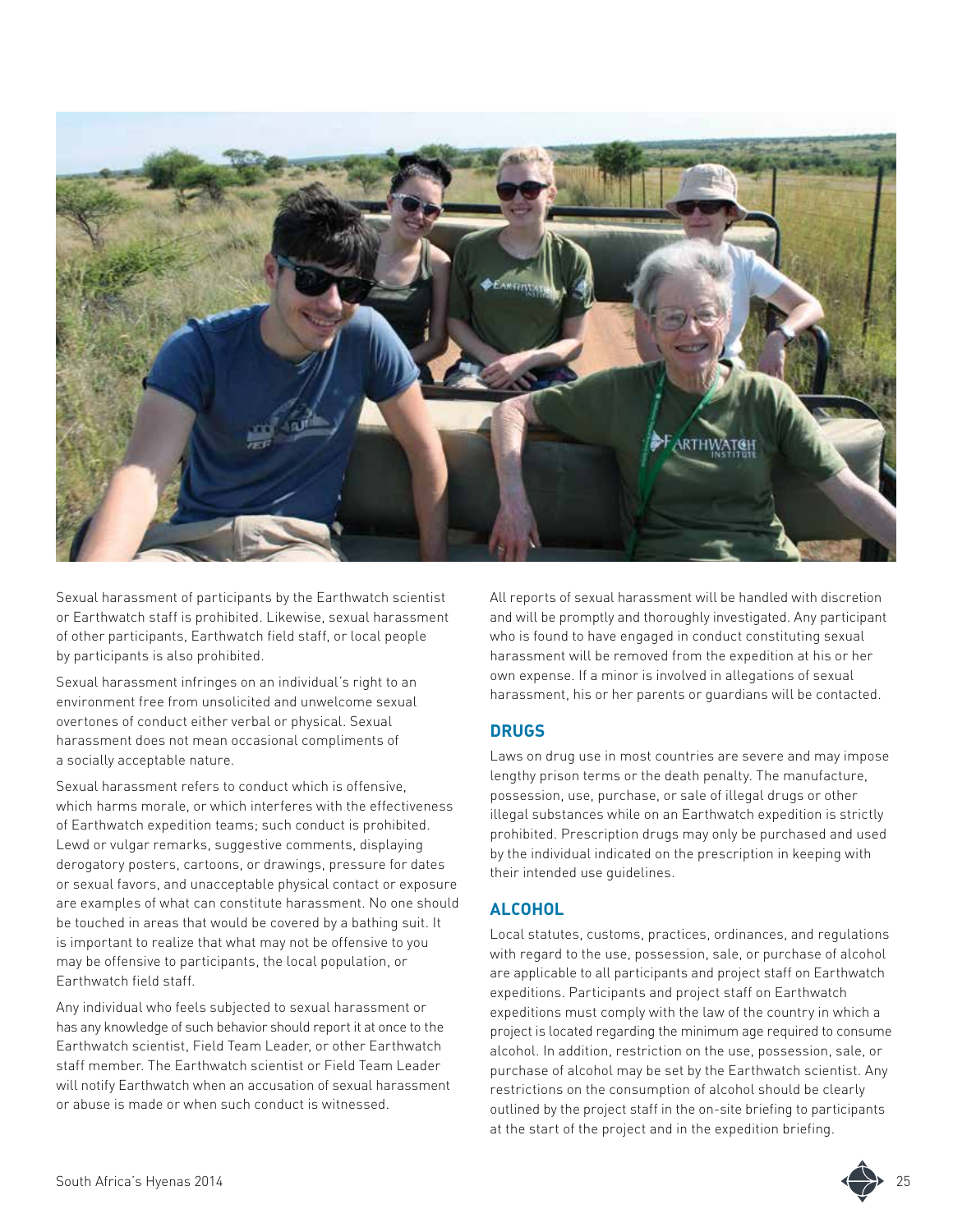

Consumption or possession of alcohol or smoking is not permitted on any Earthwatch Teen Team, regardless of local law.

Excessive consumption of alcohol by staff or participants is not acceptable on any Earthwatch project. Intoxication can jeopardize personal safety, in addition to the safety of the team. It can also cause delay and hinder response in the event of a crisis or emergency situation.

Earthwatch staff and the Earthwatch scientist have the discretion to remove individuals from the project who consume alcohol in a time and manner that endanger the safety and/or productivity of the expedition.

#### **MINORS**

Earthwatch considers participants less than eighteen (18) years of age to be minors. Minors are not permitted to participate on any of Earthwatch's standard teams unless accompanied by a parent or legal guardian, in which case the minimum age is fifteen (15). Guardians accompanying minors on standard teams must be 21 years of age or over. Minors on standard teams do not receive additional guidance or supervision from Earthwatch beyond what is offered to the adult participants. The total number of minors on standard teams may be limited on a project by project basis; this will be noted in the expedition briefing. A maximum of two minors may accompany each parent or guardian on a standard or Family Team. Earthwatch has

developed teams specifically for 15-, 16- and 17-year-olds ("Teen Teams") as well as teams specifically for families ("Family Teams") with children as young as 10 years. These teams focus on the same research activities and have the same expectations as our regular teams, but with more facilitation and support. Exceptions for some projects may be made at the discretion of Earthwatch and the Earthwatch scientist. Due to a more in-depth screening process for certain programs that select candidates based on school year rather than age, there may be 18-year-olds fielding on the same team as 15-, 16- and 17-yearolds. Please be aware that some Earthwatch projects do not allow participation by minors in any circumstance.

#### **PARTICIPANTS AND DRIVING**

Participants are not allowed to drive project vehicles (including motorcycles or all terrain vehicles) or aircraft during an expedition. In select circumstances, participants may be able to drive boats under the direct supervision by project staff. These circumstances are predetermined by project staff in collaboration with Earthwatch. Participants must respect the restrictions for boat driving in place for each project.

If a project environment is such that participants can drive their own vehicles to the rendezvous, those who have driven themselves to the project may not drive their own vehicles to, from, or for project activities, including the transport of project equipment after arriving at the site.

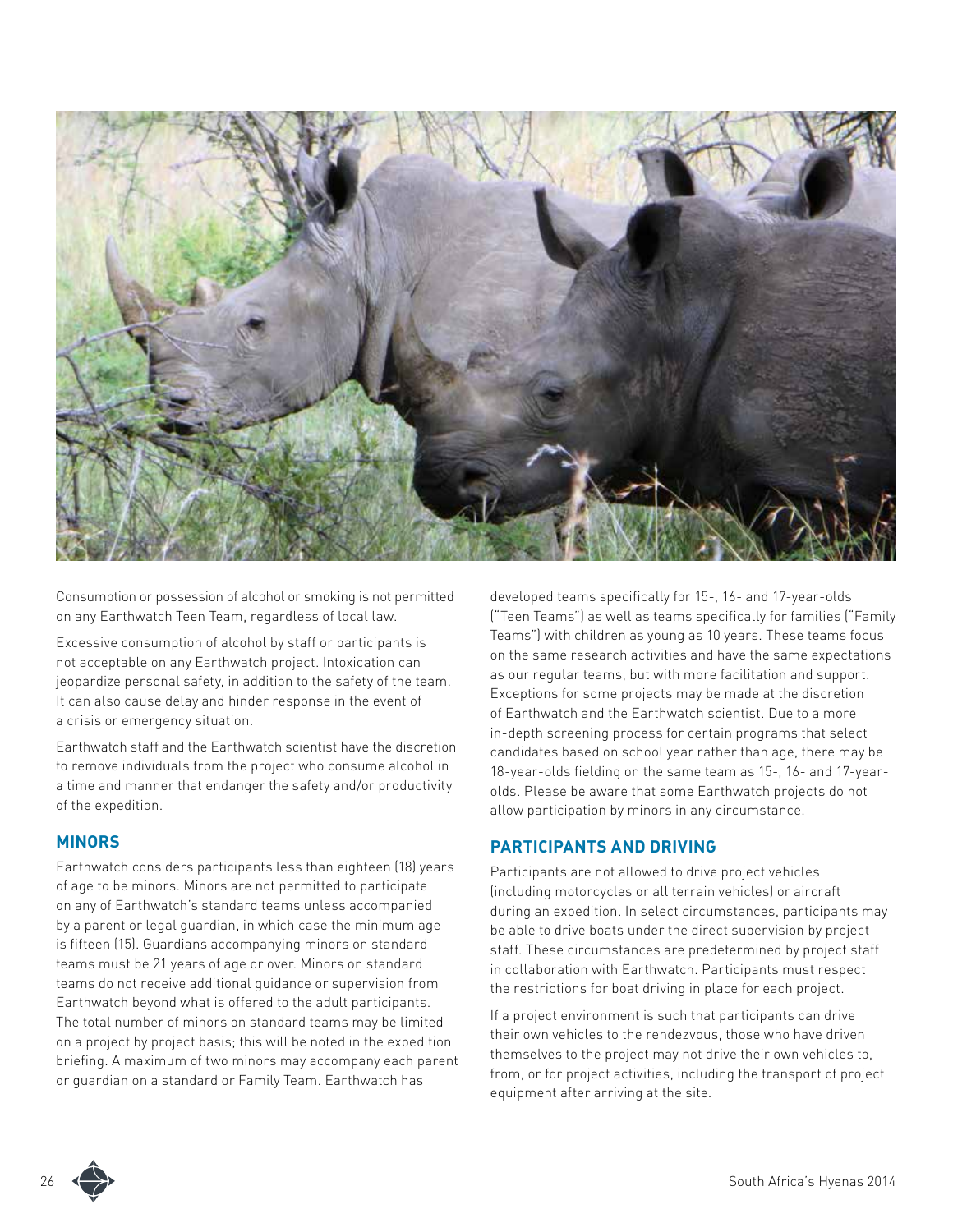Participants who have driven themselves to the project may choose to utilize their own vehicles during recreational time, but project staff will brief them on any driving restrictions. All driving during recreational time is done at your own risk.

Please be advised that the only exception to the above driving restrictions is emergency situations.

Riding in other participants' vehicles is not covered under the participants' insurance policy for the expedition. Riding in another participant's vehicle is done at a participant's own risk.

#### **IN THE EVENT OF AN EMERGENCY**

In the event of emergencies, judgments must be made by Earthwatch field staff and participants. While Earthwatch makes an effort to ensure that qualified people make the most informed decisions possible, occasionally first aid may be administered and other immediate steps taken by expedition participants who are not licensed medical providers.

Each Earthwatch expedition has safety protocols and emergency procedures in place. Earthwatch encourages team members (the field staff and participants) to exercise their best judgment with regard to their own safety and the safety of other team members. Other participants may perform "Good Samaritan" actions, or actions taken to assist fellow participants during emergency situations in the field. However, Earthwatch does not encourage or expect you to jeopardize your own safety or that of others in attempting to rescue or assist your fellow team members.

#### **RIGHT OF REFUSAL**

Earthwatch reserves the right to refuse an applicant's participation in an Earthwatch project at any time and to terminate any work being done by a participant and require the participant to vacate the project site if the Earthwatch scientist, Field Team Leader, or other Earthwatch staff member in his or her absolute discretion considers it appropriate. In this event, the participant (and his or her parents or guardians, if appropriate) will be responsible for arranging and paying for any accommodation, travel, or other arrangements which may be necessary following the termination of a participant's involvement in a project, for whatever reason, and will not be eligible for a refund.

Earthwatch may not refuse an applicant's participation in a project for discriminatory reasons (race, religion, ethnicity, national origin, gender, sexual orientation, or any other reason prohibited by applicable law). However, an application may be denied in the interest of team compatibility or due to logistical limitations. Earthwatch will make reasonable efforts to accommodate participants with disabilities, and the organization endeavors to find appropriate expeditions for those participants who have physical limitations. Refusal of an applicant is an unusual event and is generally done either because of an applicant's failure to meet the essential eligibility requirements of a particular project or in the interest of team compatibility. In the event that an applicant is refused participation for health reasons, Earthwatch will refund in full any deposit or payment made toward the expedition.

Earthwatch scientists have the right to refuse special requests, such as visits by media (film, photography, or print), special groups, or teams (students, donors, etc.), if they conflict with Earthwatch scientist schedules, safety, research objectives, or general performance of the team.

Any participant found in violation of any of the policies described in this document ("Participant Rights and Responsibilities") is subject to removal from the team at his or her own expense. By signing the Liability Release section of your Earthwatch Participation Form, you are indicating that you have read and understand the policies in this document. Removal of a participant from a team is at the discretion of the Earthwatch scientist, Field Team Leader, or other Earthwatch staff. In addition, Earthwatch will support the right of the Earthwatch scientist, Field Team Leader, or other Earthwatch staff to send a participant away from a project once in the field should his or her behavior compromise the safety, research objectives, or general performance of the team, or if the participant has violated a stated policy. In the event that a minor is dismissed from a project, Earthwatch will contact the participant's parents or guardians prior to his or her dismissal. Should a participant be removed from a team, he or she is responsible for any and all costs associated with departure from the team and will receive neither refund of the minimum contribution for the expedition nor any expenses incurred by participation on the expedition.

(November 2012)

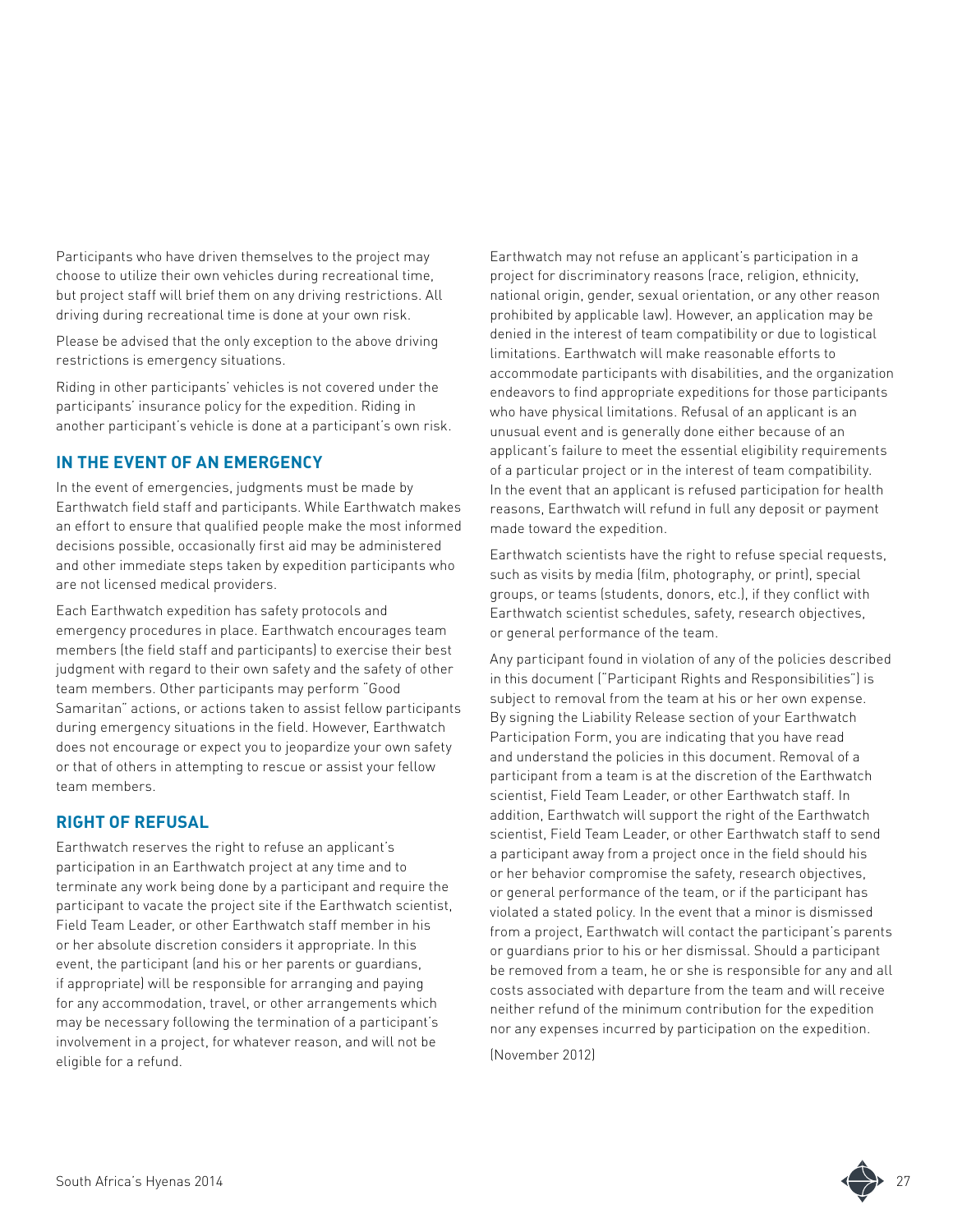## <span id="page-29-0"></span>**COMMUNICATIONS** CONTACT INFORMATION

#### **EMERGENCY COMMUNICATIONS**

Many mobile phone networks can be used on the reserve, and coverage is generally good. All staff members will have mobile phones with them. VHF radios are also available during fieldwork. These phones are for project and emergency use only, and may not be used by volunteers for any other communications.

#### **Complete travel information is not available in this version of the briefing.**

#### **Please contact Earthwatch with any questions.**

The 24-hour duty officer contact at Earthwatch in the U.S. is +1 (978) 461-0081 or +1 (800) 776-0188 (see the box for calling instructions).

#### **PERSONAL COMMUNICATIONS**

There is no public phone on site, but it may be possible for volunteers to make limited calls during the expedition from the office's landline phone. Prepaid calling cards can be used with this phone, but these are not readily available to buy. Please try to make any essential calls while you are in Johannesburg, before the rendezvous. There is also generally good coverage if you wish to use your own mobile phone. Many networks will let you use your mobile phone abroad; please check with your network in advance. It is also possible to rent a mobile phone at the airport in Johannesburg. There is limited access to charging electrical equipment, including mobile phones, and this is usually done overnight. Mobile phones may not be used during project work or activities, especially while in the field.

Postcards and stamps can be bought from Lynne MacTavish to send mail home.

Personal communication with outsiders is not always possible while participating in an expedition. Earthwatch encourages volunteers to minimize outgoing calls and immerse themselves in the experience; likewise, family and friends should restrict calls to urgent messages only.

### **EARTHWATCH'S 24-HOUR EMERGENCY HOTLINE (OUTSIDE AUSTRALIA)**

Call Earthwatch's 24-hour on-call duty officer in the U.S.:

- +1 (978) 461-0081
- +1 (800) 776-0188 (toll-free for calls placed from within the U.S.)

#### **HEALIX INTERNATIONAL:**

+44-20-3667-8991 (collect calls and reverse charges accepted) U.S. TOLL FREE: +1-877-759 3917 U.K. FREE PHONE: 0-800-19-5180 EMAIL: [earthwatch](mailto:earthwatch@healix.com )**@**healix.com

#### **EARTHWATCH'S 24-HOUR EMERGENCY HOTLINE (WITHIN AUSTRALIA):**

+61-0-3-8508-5537

After business hours, leave a message with our live answering service. State that you have an emergency and give the name of your expedition, your name, the location from which you are calling, and if possible, a phone number where you can be reached. An Earthwatch staff person will respond to your call within one hour.

If necessary, volunteers can be reached via the contact information below.

#### ADDRESS: Mankwe Game Ranch

P.O. Box 20784 Protea Park 0305 North West Province, South Africa

Mail can take over two weeks to arrive and is not recommended for communicating with volunteers during the expedition.

PHONE: + 27 (0) 83-453-3133/+ 27 (0) 83-380-1914

These numbers are for emergency purposes only. If calling from within South Africa, drop the "27" and start dialing with the "0." Calls from outside South Africa do not include the "0."

#### EMAIL: mankwe**@**[telkomsa.net](mailto:mankwe@telkomsa.net)

This address is for emergency purposes only.



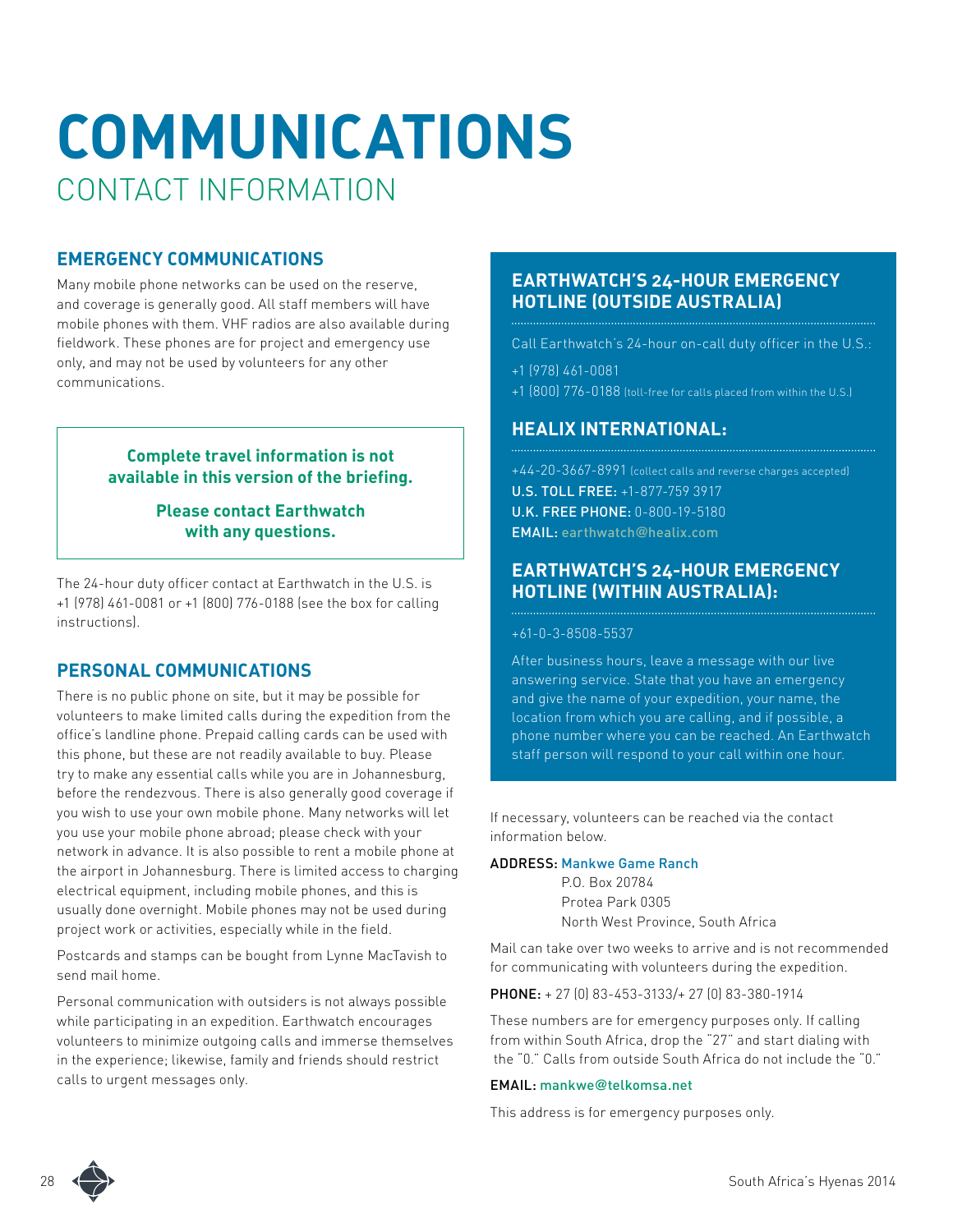

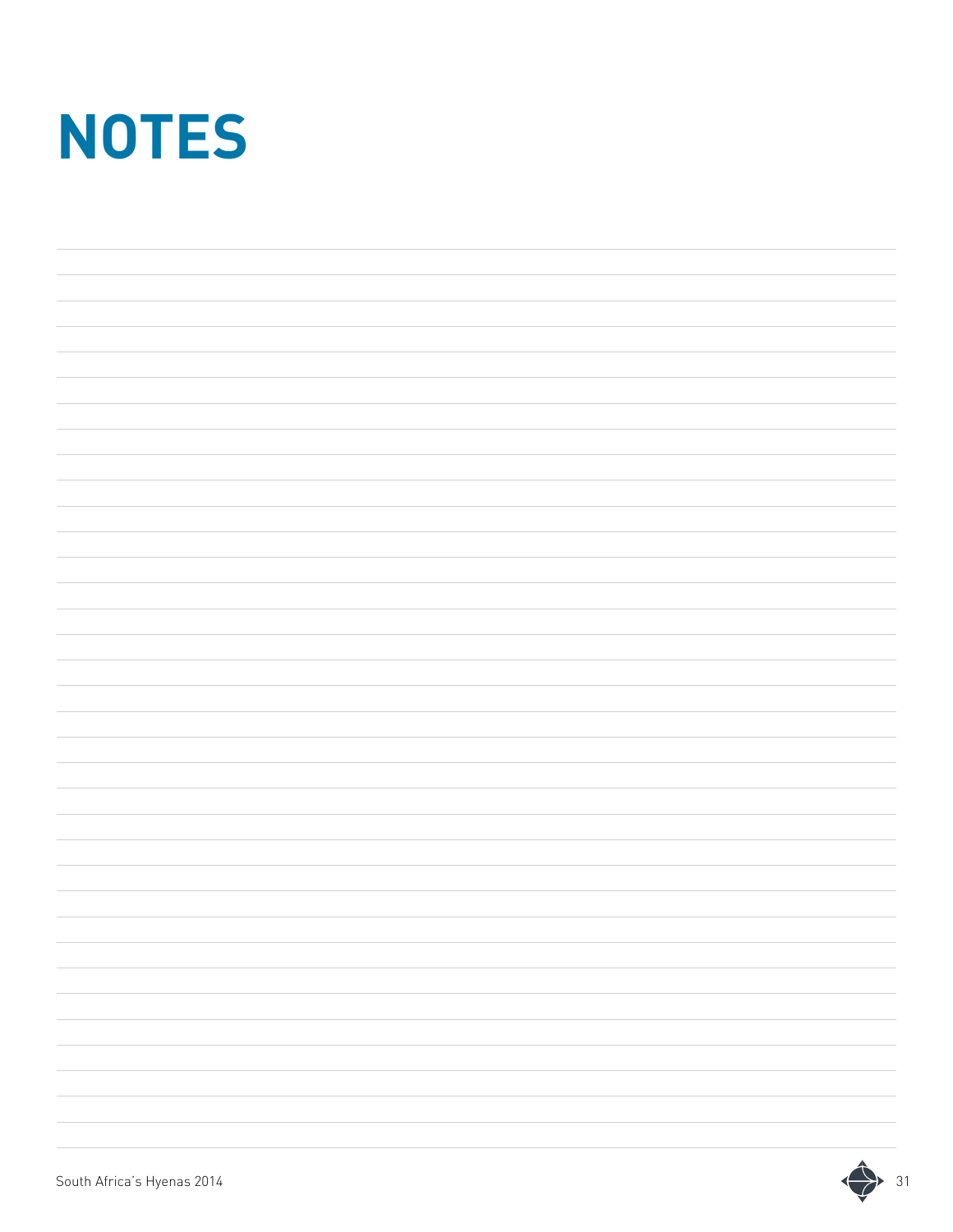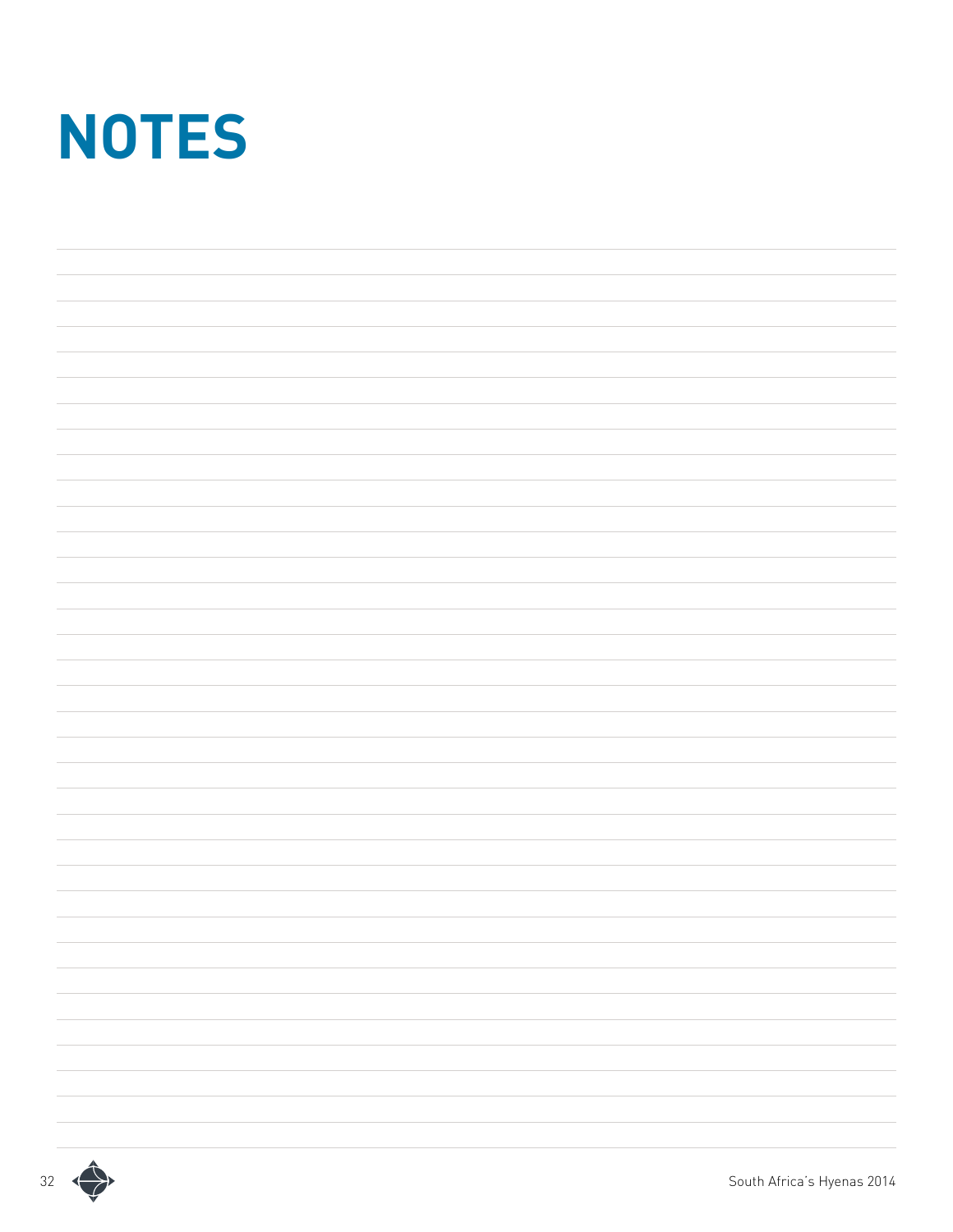# **MESSAGE FROM EARTHWATCH**

## DEAR EARTHWATCHER,

Thank you for joining this expedition! We greatly appreciate your decision to contribute to hands-on environmental science and conservation.

As an Earthwatch volunteer, you have the opportunity to create positive change. And while you're out in the field working toward that change, we are committed to caring for your safety. Although risk is an inherent part of the environments in which we work, we've been providing volunteer field experiences with careful risk management and diligent planning for over 40 years. You're in good hands.

We hope this expedition will inspire you to get more involved in conservation and sustainable development priorities not just out in the field, but also when you return home. We encourage you to share your experiences with others, and to transfer your skills and enthusiasm to environmental conservation efforts in your workplace, community, and home.

If you have questions as you prepare for your expedition, contact your Earthwatch office. Thank you for your support, and enjoy your expedition!

Sincerely,

 $\mathscr{M}_{\mathscr{P}}$ 

Larry Mason President and CEO